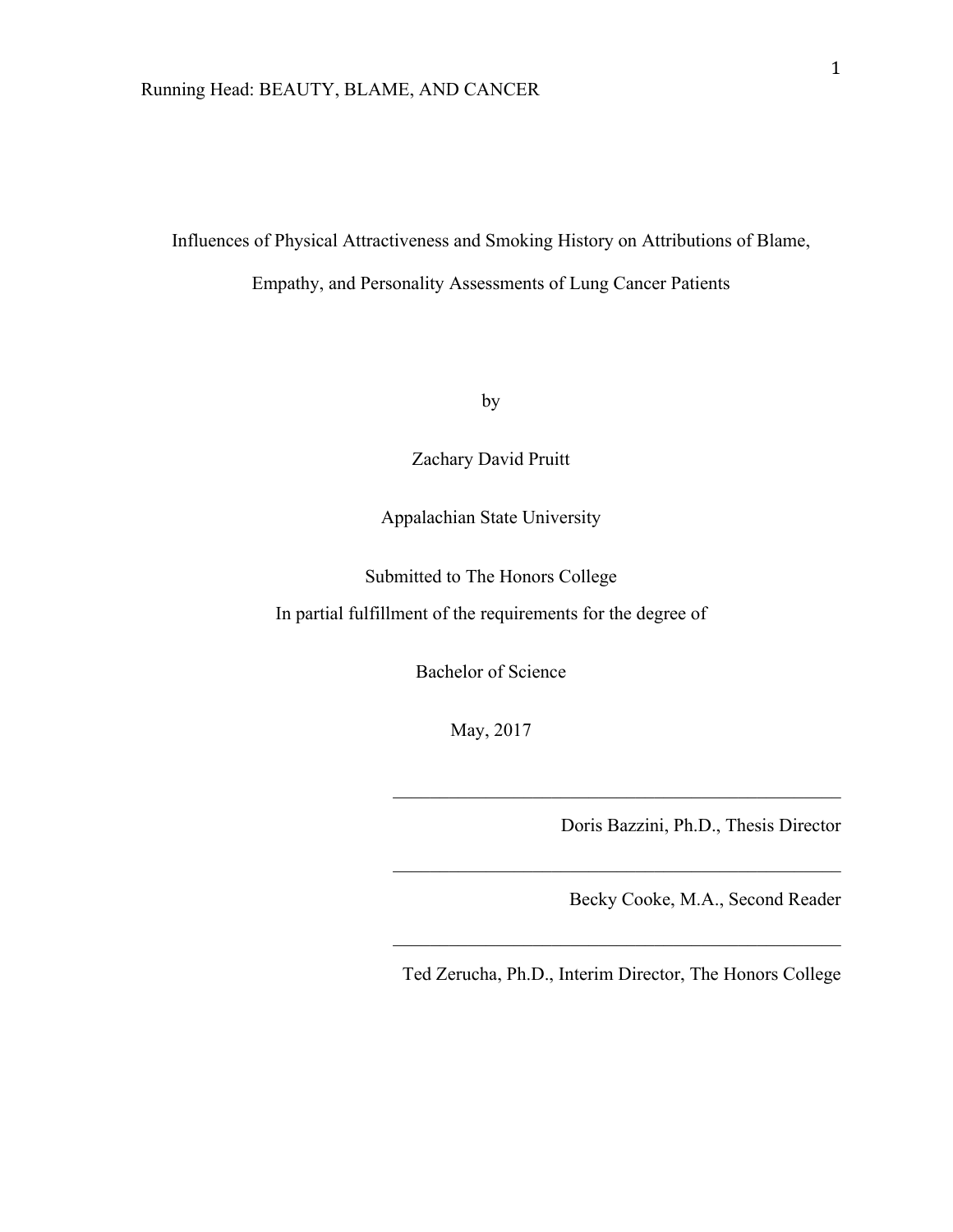### **Abstract**

Physically attractive individuals are often seen as more positive, overall, than their unattractive counterparts in such realms as sociability, intelligence, blameworthiness and resilience. This general bias toward beauty was examined in a setting that has received relatively little attention with regard to appearance stigma – medical illness. Specifically, the beauty bias was assessed in regards to an illness (lung cancer) that encompasses lifestyle behaviors (smoking) thought to exacerbate the likelihood of its occurrence. That is, perceptions of those who smoke are often negative and consistent with victim blaming for negative health outcomes. The current study investigated the role of physical attractiveness and smoking status on attributions of blame, empathy, and personality in a hypothetical female lung cancer patient. One hundred and fifteen undergraduate students examined a photograph and patient history of a 30+ year-old woman who either smoked or did not prior to the diagnosis, and was either high or low in attractiveness. Results found that physically attractive targets were rated more positively on personality measures and were afforded more sympathy than unattractive targets. Smokers were rated as being less smart, more to blame, and marginally less likely to recover than non-smokers. No interaction was observed between physical attractiveness and smoking status. This result revealed that smoking held more weight than physical attractiveness in attributions of blame. Implications of findings are discussed.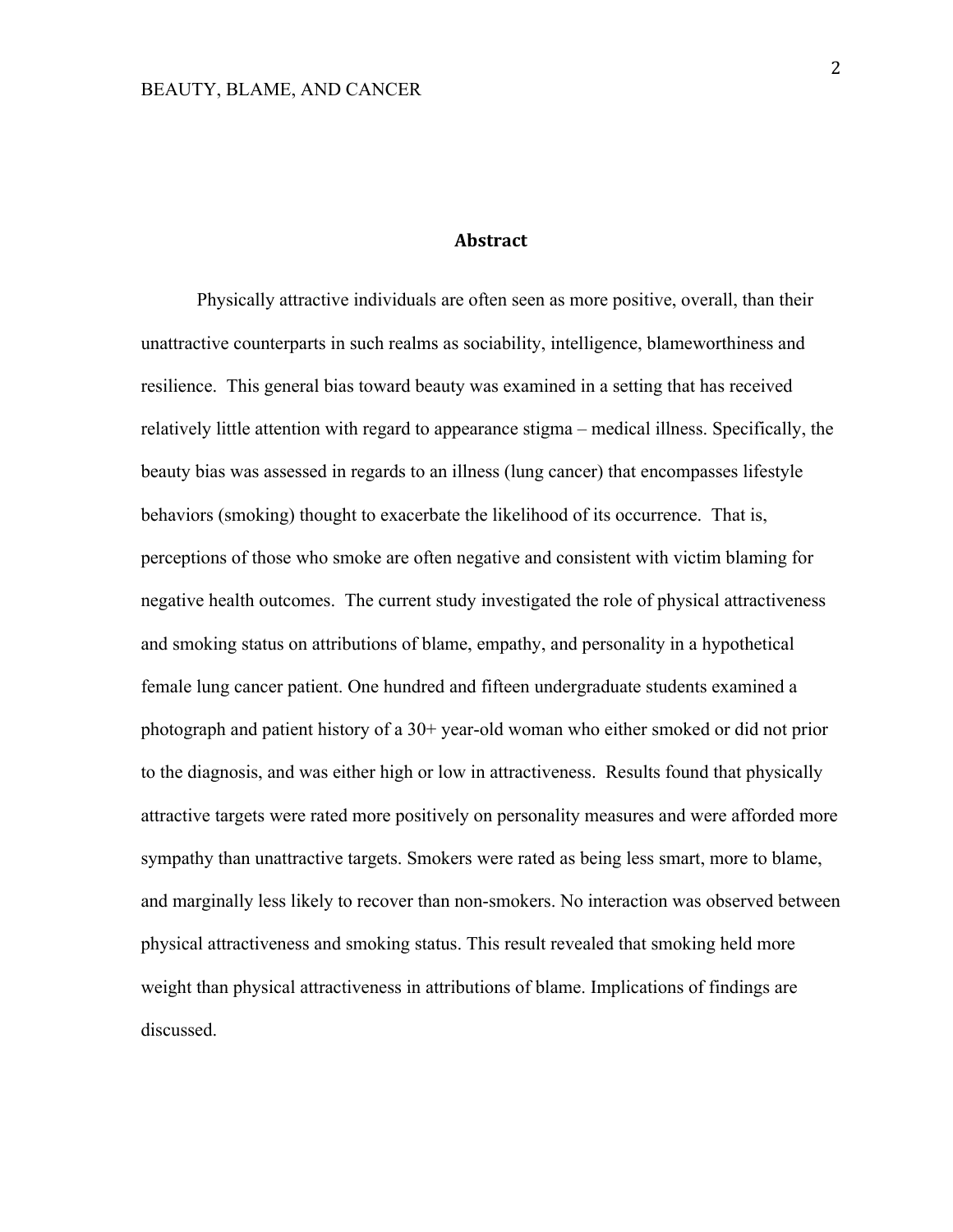Influences of Physical Attractiveness and Smoking History on Attributions of Blame,

Empathy, and Personality Assessments of Lung Cancer Patients

Physical attractiveness is a multi-faceted idea, comprising many defining features. Research has shown facial attractiveness may be the most salient feature in determining overall physical attractiveness (Pansu & Dubois, 2002). Facial symmetry, even coloring, smooth skin, clear eyes, and shiny hair are all features associated with physical health and attractiveness (Thornhill & Gangestad, 1999). Based on this information, it is likely that an observer can determine a person's attractiveness rapidly.

A study conducted in 1972, first described and defined the "What is Beautiful is Good" (WBG) stereotype, the perception that attractive people possess more positive personality traits, and lead happier, more satisfying lives than do unattractive individuals (Dion, Berscheid, & Walster, 1972). The WBG stereotype may be elucidated by a related phenomenon, the halo effect. The halo effect suggests that people have a tendency to allow a single attribution (e.g., beauty) about a person to inform other attributions about that individual (Nisbett & Wilson, 1977). As a result, WBG facilitates widespread systematic biases and the fundamental attribution error. Fundamental attribution error occurs when an observer places an overconfident emphasis on an agent's character when interpreting his/her behavior (Harman, 1999). In the case of attractiveness, beauty is related to positive personality traits, which can inform a person's expectation of subsequent behavior. These biases persist across cultures and are not exclusive to any one region (Shaffer, Crepaz, & Sun 2000).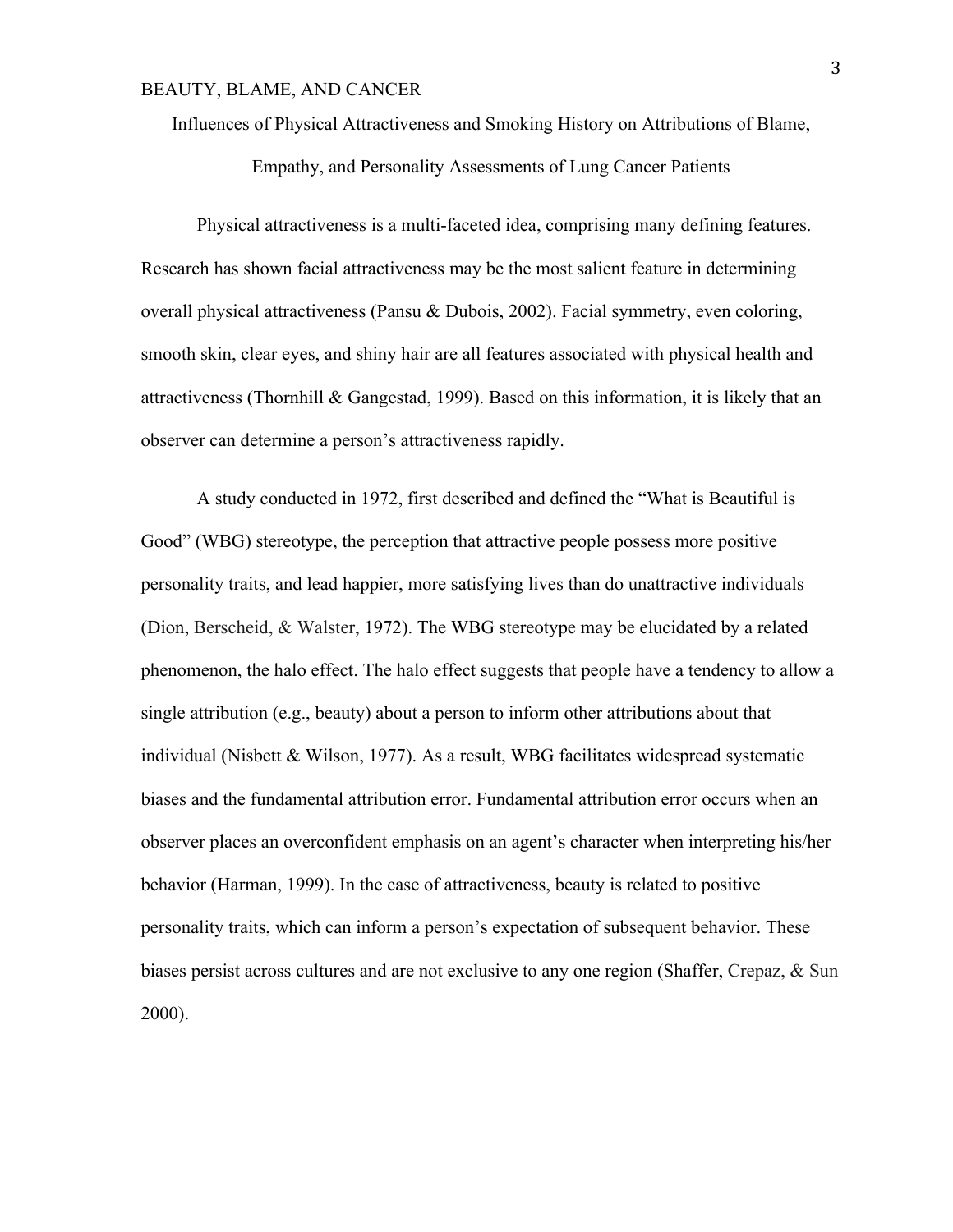Unfortunately, such tendencies are also severely exacerbated by popular media. Perhaps one of the most popular and easily recognized film themes is the battle between good and evil, the hero versus the villain. In a dermatology study, Croley, Reese, and Wagner (2017) looked at the skin features of the top 10 villains ranked among the American Film Institute's 100 Greatest Heroes and Villains List. In order to rate the villains, the experimenters looked at the color version of the film in which they were depicted. If no color film was available, the color-printed poster was utilized. Characters were evaluated on the presence of significant dermatological characteristics (scars, abnormal hair loss, large moles, excessive tattoos, etc.), anatomical locations of the significant features, and persistence of those features. Six of 10 villains had significant dermatological features. In all six, these features were located on the face or scalp with persistence. The most common feature was abnormal hair loss, which occurred in 30% of villains. When compared to the top 10 heroes, villains displayed markedly different facial and complexion-related characteristics, reinforcing the notion that goodness co-occurs with health and beauty in popular media sources.

Research has consistently suggested that observers tend to view physically attractive people more positively than unattractive people. There are several specific areas that this phenomenon becomes most evident. Attractive people are believed to be more socially competent than unattractive people, thus enabling them to engage in interpersonal interactions more readily (Dion, 1981). More specifically, physically attractive individuals' enhanced social competence is strengthened by a tendency to have inflated social vitality and increased extraversion (Eagly, Ashmore, Makhijani, & Longo, 1991). Additionally, attractiveness appears to influence observer's expectations of positive morality (Patzer,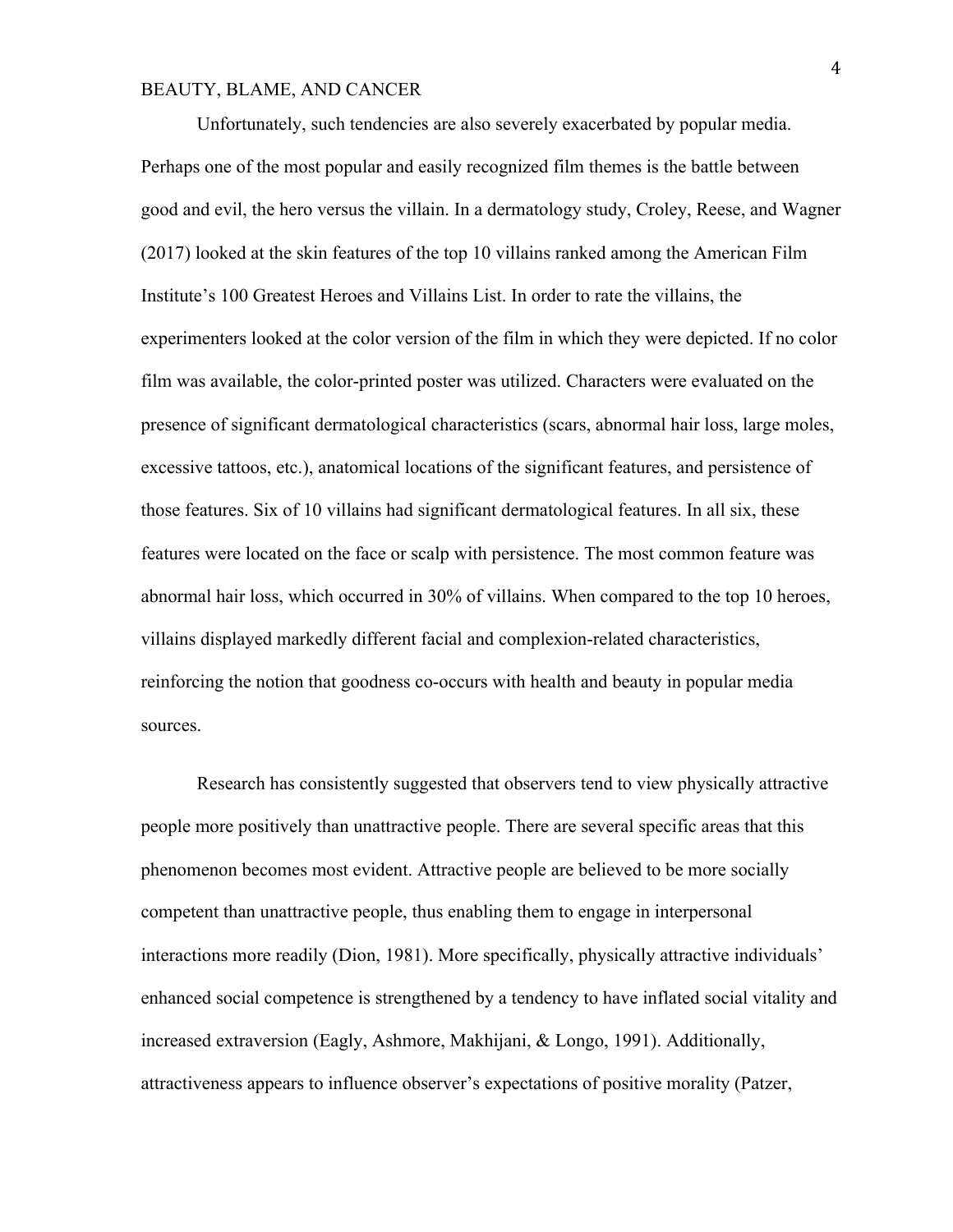2012). Interestingly, a study of the brain, illustrated this bias. Tsukiura and Cabeza (2010) discovered that the medial orbitofrontal and insular cortexes were stimulated by both judgments of attractiveness and morality, suggesting the judgments are made in overlapping areas of the brain.

Research suggests that beauty influences social acceptance and social superiority and physical attractiveness impact the expectations others have of an individual in a variety of areas. Specifically, attractive individuals appear more likely to be hired for prestigious jobs (Dion et al., 1972). In assessments of actual employment decisions, attractive individuals have been shown to experience a 7% higher call back rate than their unattractive peers (Rooth, 2009). In those jobs, attractive employees are believed to be more responsible for positive outcomes, while unattractive employees are more likely to be blamed for negative outcomes (Seligman, Paschall, & Takata, 1974). Furthermore, in a sample of working adults, ages 24-75 years old in Boston showed that attractive employees experience greater income over their careers, than unattractive employees (Judge, Hurst, & Simon, 2009). Specifically, physical attractiveness had a significant positive correlation with core self-assessments of worth and income, while exhibiting a significant negative correlation with financial strain (Judge et al., 2009).

In their romantic life, attractive individuals were believed to marry earlier, be single for less time, and be more positive spouses (Dion et al., 1972). Attractiveness is not only limited to social competency. A study of children in early and middle childhood suggested that children with more attractive faces were believed to be "smarter" than children with unattractive faces (Adams, Hicken, & Salehi, 1988). In a meta-analysis of 76 studies, Eagly et al. (1991), expected that physical attractiveness would have a minimal effect on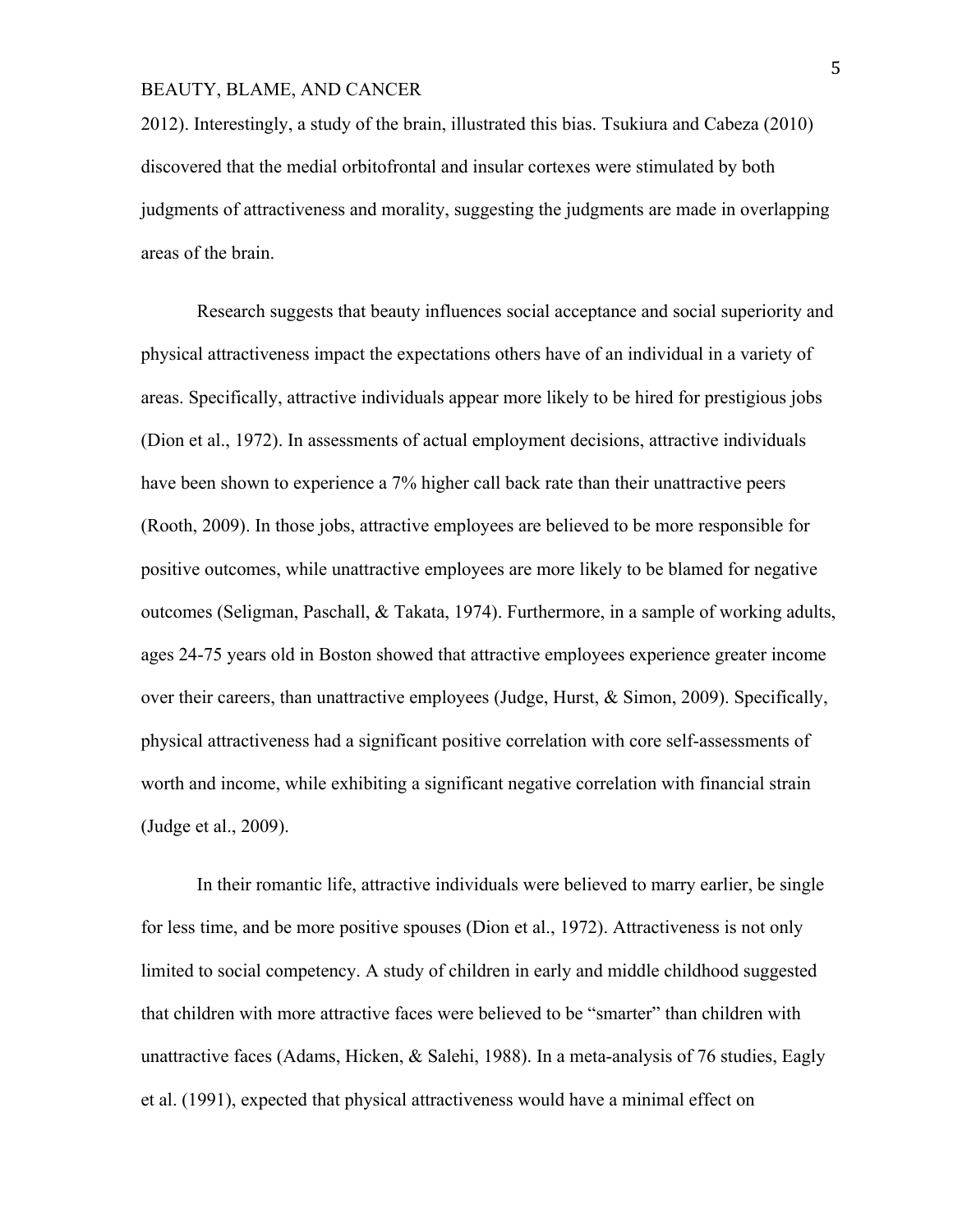attributions of intellectual competence. Despite that, the summation of literature found that there was an intermediate correlation that was weaker than social competence attributions, but greater than integrity attributions.

Though physical attractiveness has been shown to be correlated with actual education (Judge et al., 2009), it may be that perceptions of *unattractiveness* may drive differences regarding expectations about intelligence and beauty. For example, Griffin and Langlois (2006) had participants rate 18 faces previously rated as low, medium, or high attractiveness on intelligence. They found that unattractive faces were rated as less intelligent than medium attractive faces, with no difference between medium and high attractiveness conditions. This result suggests that being unattractive has a much stronger effect on viewers' perception of intelligence than does reaching some moderate level of physical attractiveness (Griffin & Langlois, 2006).

The interactions between physical attractiveness and other positive attributions may be explained to some extent by the "just world" hypothesis. This hypothesis suggests that people are biased in their belief that the world has some form of order and that people experience reciprocity between their actions and their outcomes; people generally get the social and physical outcomes that they deserve (Lerner, 1980). Based on Lerner's explanation of a just world, believers tend to endorse a sense of fairness corresponding to moral behavior, one that predicts that good things happen to good people. By that logic, someone who is beautiful must be a good person to be graced with good fortune. Indeed, Dion and Dion (1987), had participants fill out a Just World Scale and rate the personalities of attractive and unattractive individuals. Although not as robust as originally anticipated, they found that "just world" believers tended to rate attractive men more socially desirable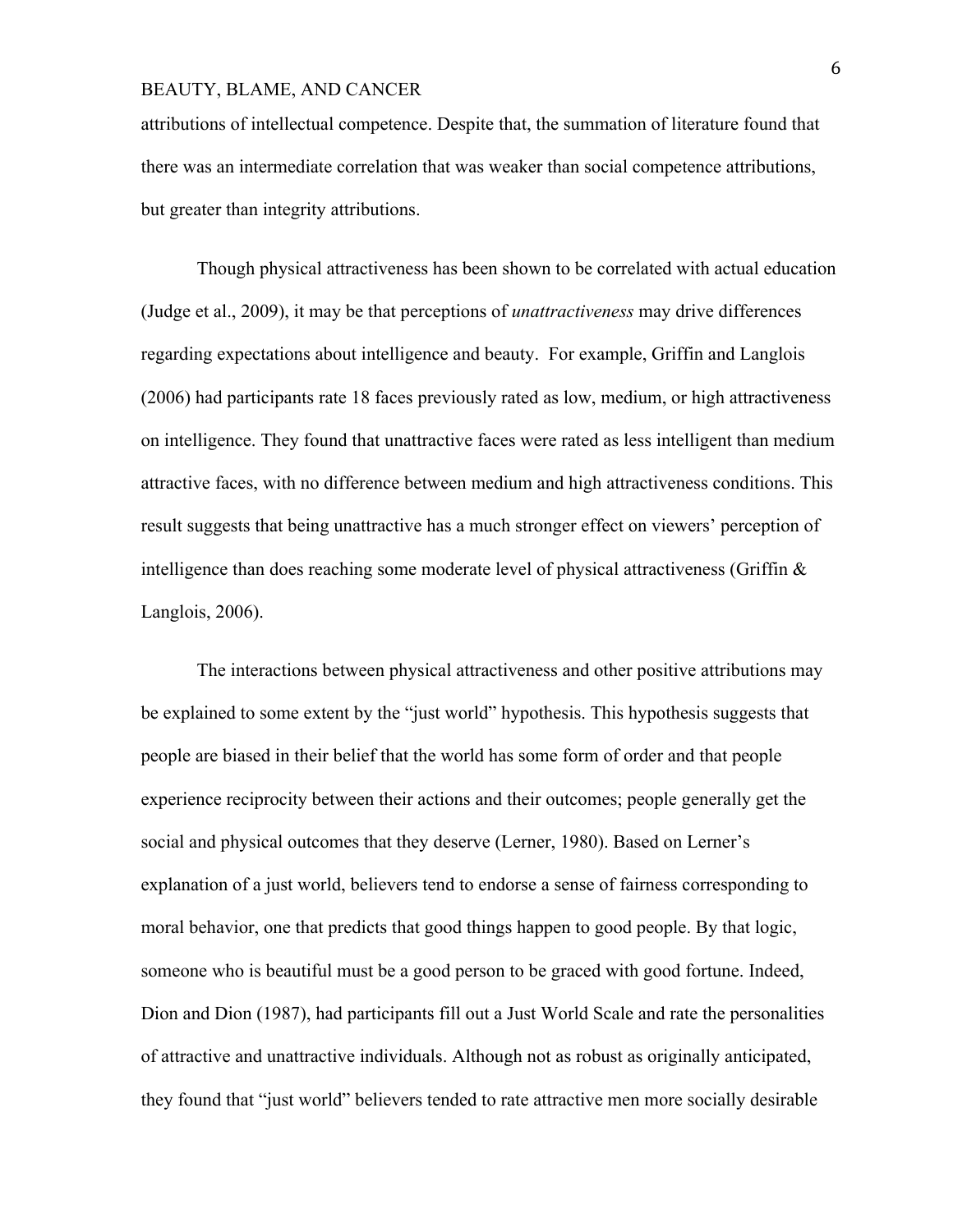than non-believers did. This result illustrates a preference by "just world" believers for "winners," who in this case are represented by physically attractive individuals.

While it is clear that attractiveness can lead to a more favorable bias towards judgments of others, not all attributions related to attractiveness are positive. Cash and Janda (1984) termed a counter stereotype called "what is beautiful is self-centered" (WSC). When asked to make judgments of personality, participants often reported attractive individuals were more vain and ego-centric than unattractive individuals. Furthermore, when Israeli students took a test of rare Hebrew words, which was said to be an accurate predictor of scholastic potential, they asked an attractive peer for help significantly less than an unattractive peer (Nadler, 1980). Nadler suggested that while attractive individuals are sometimes viewed more desirably, they might be deemed less approachable than unattractive alternatives. In a meta-analysis of the effects of physical attractiveness on personality, it was found that attractive men are associated with unfavorable qualities such as sternness (Eagly et al., 1991).

Additionally, it appears that while attractive individuals are seen as often possessing more positive personality attributes than their less attractive counterparts, those judgments come with heightened expectations. Based on evaluations of teachers and school children, attractive children were viewed as more desirable than less attractive peers, but the latter were given more leniencies when they misbehaved (Rich, 1975). Similarly, attractiveness is often associated with positive mental health outcomes, but due to inflated expectations and social pressure, attractive individuals are likely to internalize negative emotions (Umberson & Hughes, 1987).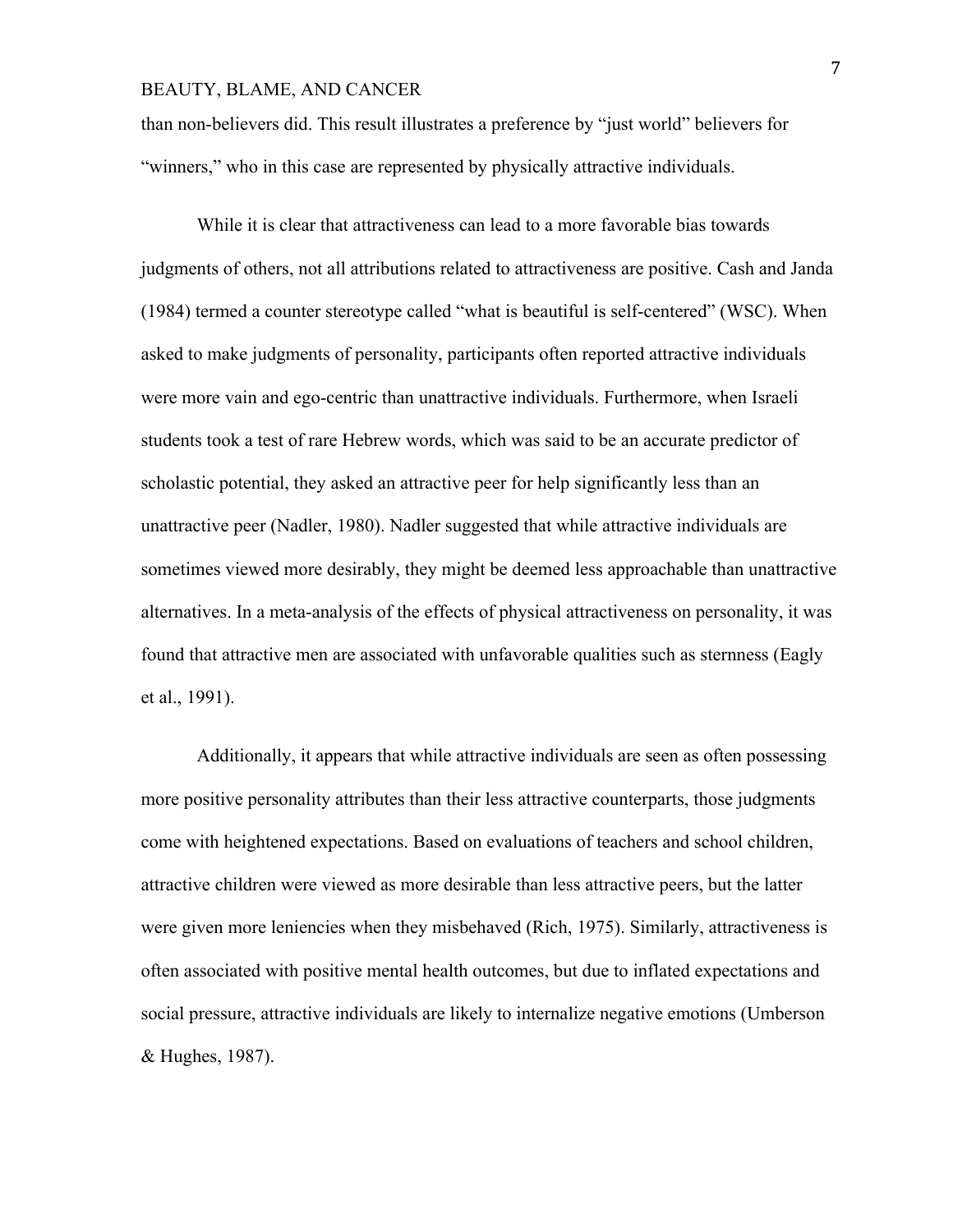#### **Attractiveness and Blame for Misfortune**

If attractiveness is perceived to impact desirable social outcomes, it seems likely that it would also influence judgments of blame for outcomes that are undesirable. Victim blaming occurs when an individual receives non-supportive or outright negative responses from others regarding a negative situation he or she is experiencing (Pollard, 1992). This phenomenon occurs primarily because a victim is believed to have contributed in some way to a circumstance or event (Pollard, 1992). Victim-blaming results in what is known as secondary victimization, which facilitates greater humiliation and negative self-esteem outcomes for those victims (Ståhl, Eek, & Kazemi, 2010).

Victim attractiveness has been studied in the realm of criminal justice. For example, Thronton and Ryckman (1983) had participants observe victims of varying attractiveness and complete the Rape Empathy Scale (RES, 1982), which gauged the observers' view of the victim after the rape had occurred. The results showed that victim's attractiveness was significantly correlated with blame (Thronton & Ryckman, 1983). Victims who were less attractive were seen least favorably. Participants claimed they identified more with and felt more positively toward attractive victims as compared to unattractive victims (Thronton & Ryckman, 1983). Additionally, participants were more confident that the perpetrator who raped the attractive victim was more likely guilty than the perpetrator who raped the unattractive victim (Thronton & Ryckman, 1983).

This trend is not only present when considering the victim of violent crimes. Perpetrators, who go to court, have been shown to experience similar bias and attribution error. Alicke and Zell (2009) surveyed students on their beliefs of blameworthiness,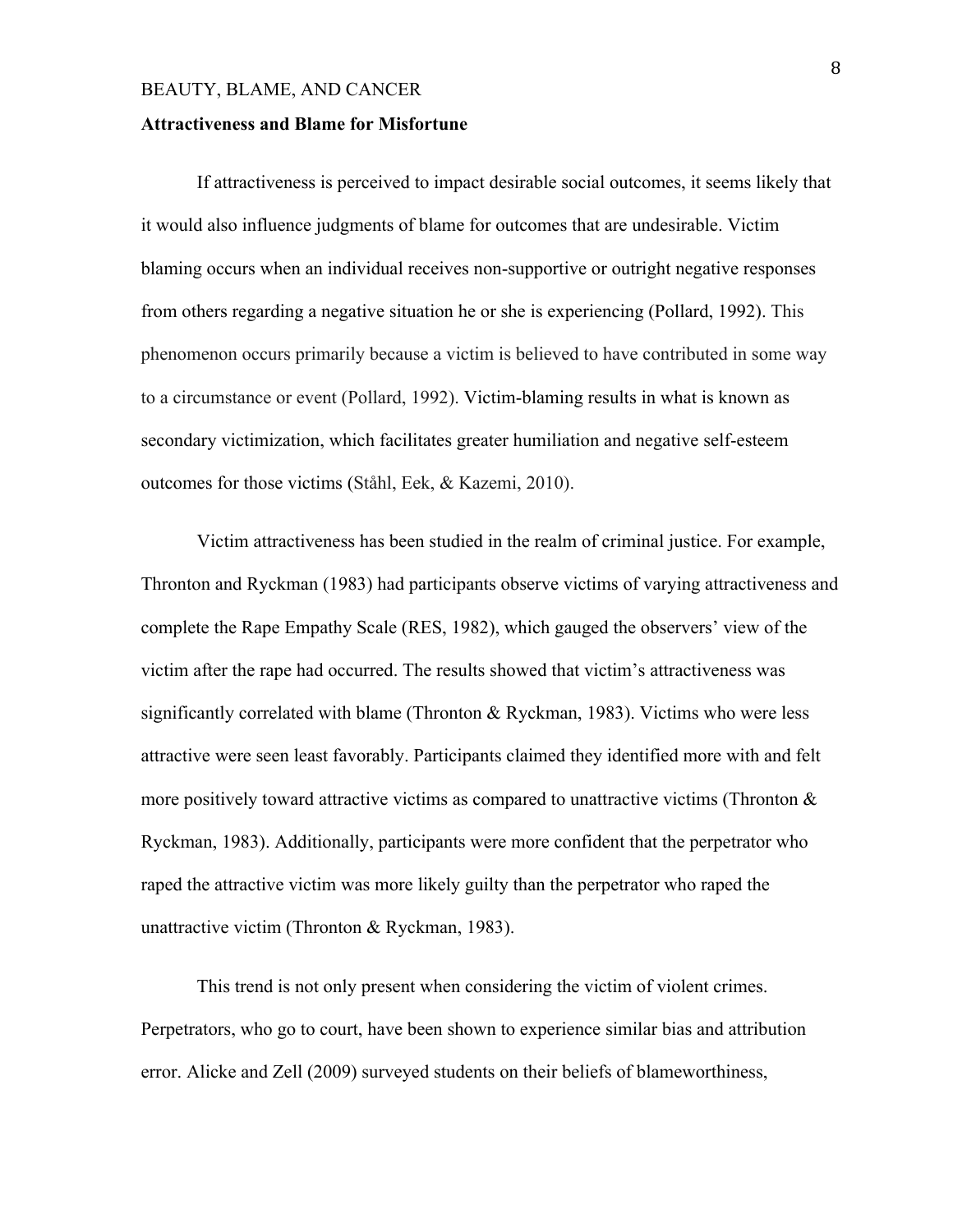likeability, causal impact of a fight, and victim injuries, in regards to a scenario describing a man who accidentally injured a woman while trying to break up a fight between her and another man. The scenario was modified by altering the perpetrator's attractiveness and learning about his fiancé breaking off their engagement before or after reading the scenario. Regarding injury responsibility, an attractive perpetrator was viewed significantly more positively than an unattractive perpetrator. Participants felt that the attractive perpetrator was more likeable, less to blame, and less causally responsible for the incident than the unattractive perpetrator (Alicke & Zell, 2009).

Furthermore, attractiveness can also influence the outcome of trials. Trial research suggests that attractive defendants often receive a lesser sentence than unattractive counterparts (Stewart, 1980). For example, Stewart had observers rate 74 defendants' physical attractiveness. Subsequently, the defendants were stratified by attractiveness and severity of offense. The outcome of the trial was observed and verdicts were analyzed in relation to common sentences for the crimes committed. In addition to attractive defendants receiving lesser sentences, attractiveness was also negatively correlated with ratings of severity of offense (Stewart, 1980). Despite this, they observed no significant effect of attractiveness on likelihood of conviction or acquittal.

Blame is also relevant to circumstances involving life events surrounding tragedies, after which victims and observers experience feelings of shock, disbelief, and rage (Meshot & Leitner, 1993). Interestingly, attractiveness of a victim plays a role in observers rating of fairness of tragedy and suffering. Callan, Powell, and Ellard (2007) surveyed participants on their beliefs in the fairness of the death of a woman. They found that when an attractive woman died, participants saw it as being more tragic and unfair when compared to the death

9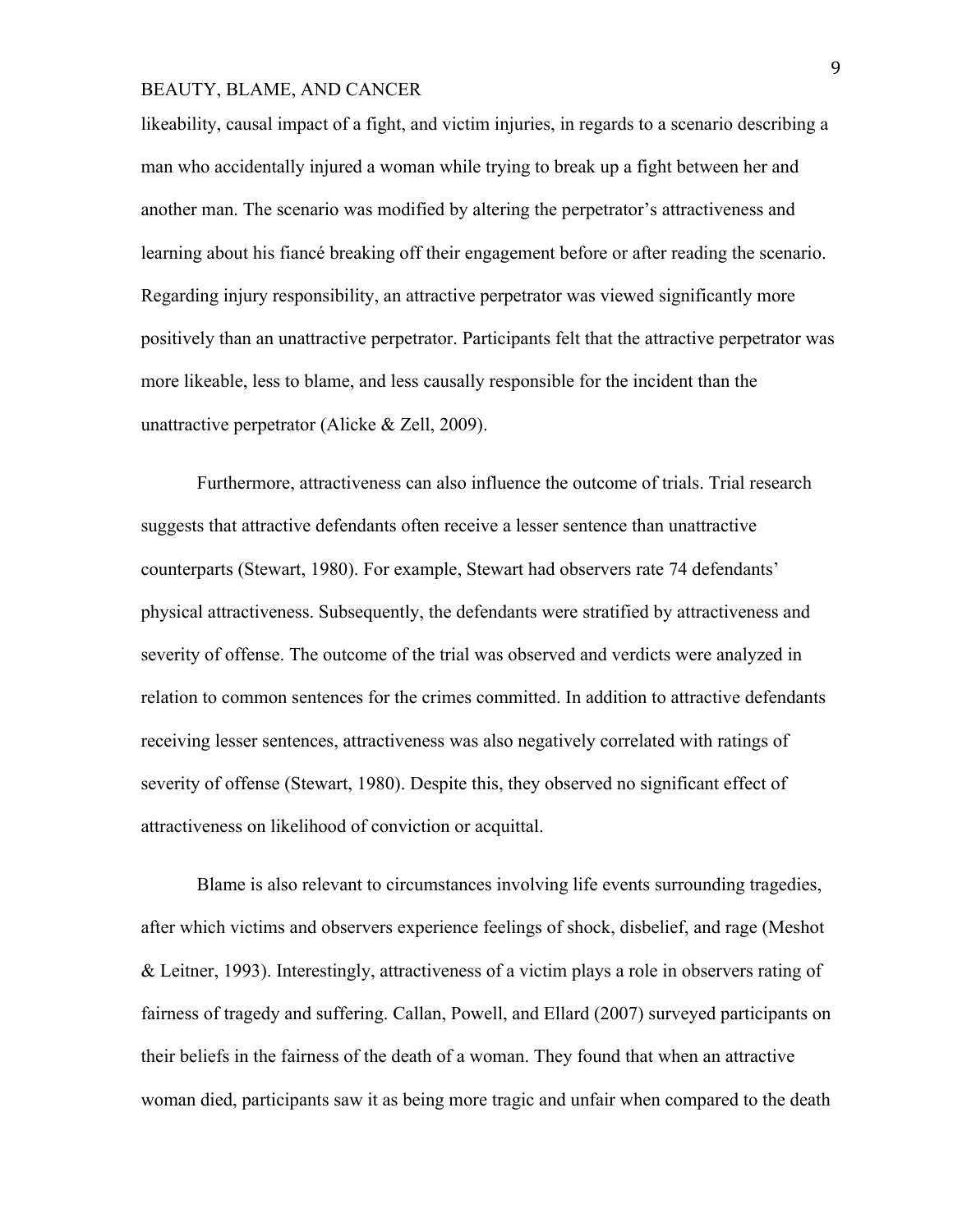of an unattractive woman. They also incorporated suffering into their study by asking participants to recall the attractiveness of a woman after learning she was severely burned in a house fire. When shown pictures of varying attractiveness, participants often remembered the woman being less attractive if they knew she suffered more. It appears that directionality of blame can both color judgments of anticipated behavior as well as recollections of a person after an event has occurred.

#### **Disease and Blame**

Blame associated with illness preventability is a lesser-explored area of study relative to physical attractiveness. Most disease blame is focused on at-risk behaviors. At-risk behaviors are viewed as flaws in lifestyle and thus, are easily fixed through education and will power (Crawford, 1977). This belief may be rooted in a phenomenon called defensive distancing, which suggests that individuals blame others for their short falls to avoid confronting their own vulnerabilities (Jaremka, Bunyan, Collins, & Sherman, 2011). In a study of illness and defensive distancing, participants were provided with personality profiles of patients with a life threatening illness (stomach cancer) or a minor injury (sprained ankle). When participants were given a personality survey after reading about the patients, they found that those who read about the patient with stomach cancer were more likely to distance themselves than individuals who read about the patient with a sprained ankle. This suggests that they felt the need to distance themselves from those experiencing a more threatening health event than a less severe one (Pyszczynski et al., 1995). It seems likely that at-risk behaviors result in increased victim blaming particularly because they play into the "just world" hypothesis. That is, just-world believers are more apt to consider those individuals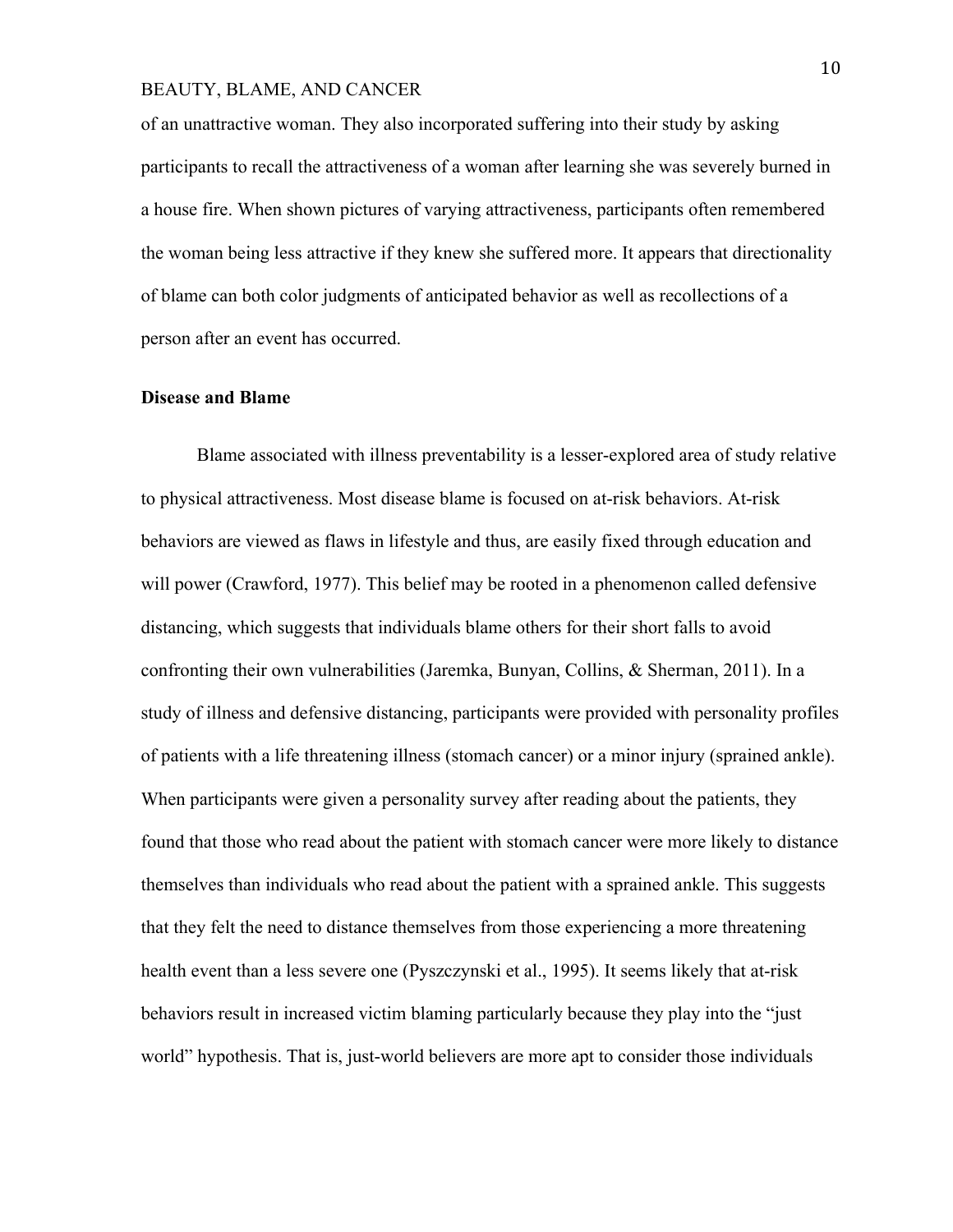who engage in at-risk behaviors as more likely to deserve their negative outcomes (e.g., getting sick). Such thinking helps to explain stigmas that have arisen for particular groups.

For example, in the early 1990's, AIDS was just becoming prevalent and the first documented victims were homosexual flight attendants, which led to the belief that the disease was reserved for the homosexual population. In a study of AIDS patients, a group of 79 undergraduate students blamed gay men significantly more for contracting AIDS than they did heterosexual men (Anderson, 1992). Additionally, Anderson (1992) felt that the findings illustrated that "just world" hypothesis was at play because people who were specifically less tolerant of homosexual relationships blamed homosexual men more. That is to say people perceived as engaging in a perceived risk factor were more viewed as more at fault when negative consequences befell them.

Given that both defensive distancing toward victims of serious illness and victim blaming occur for outcomes associated with at-risk behaviors, it may not be surprising that a disease like cancer can be perceived through the lens of just-world thinking. Indeed, cancer has been historically viewed as a disease that is largely based on the behaviors of the person who falls ill, and for which patients experience stigmatization (Butts, 1989). This is particularly the case for lung cancer due to its strong association with tobacco smoking and the abundance of educational campaigns against smoking (Chapple, Ziebland, & McPherson, 2004). Indeed, in a study about lung cancer stigma, 45 patients from the United Kingdom were recruited and interviewed about their experience with the disease and the reception they had received from others. Commonly, participants expressed feeling stigmatized by their peers (Chapple et al., 2004). Further, they felt their smoking status played no role in their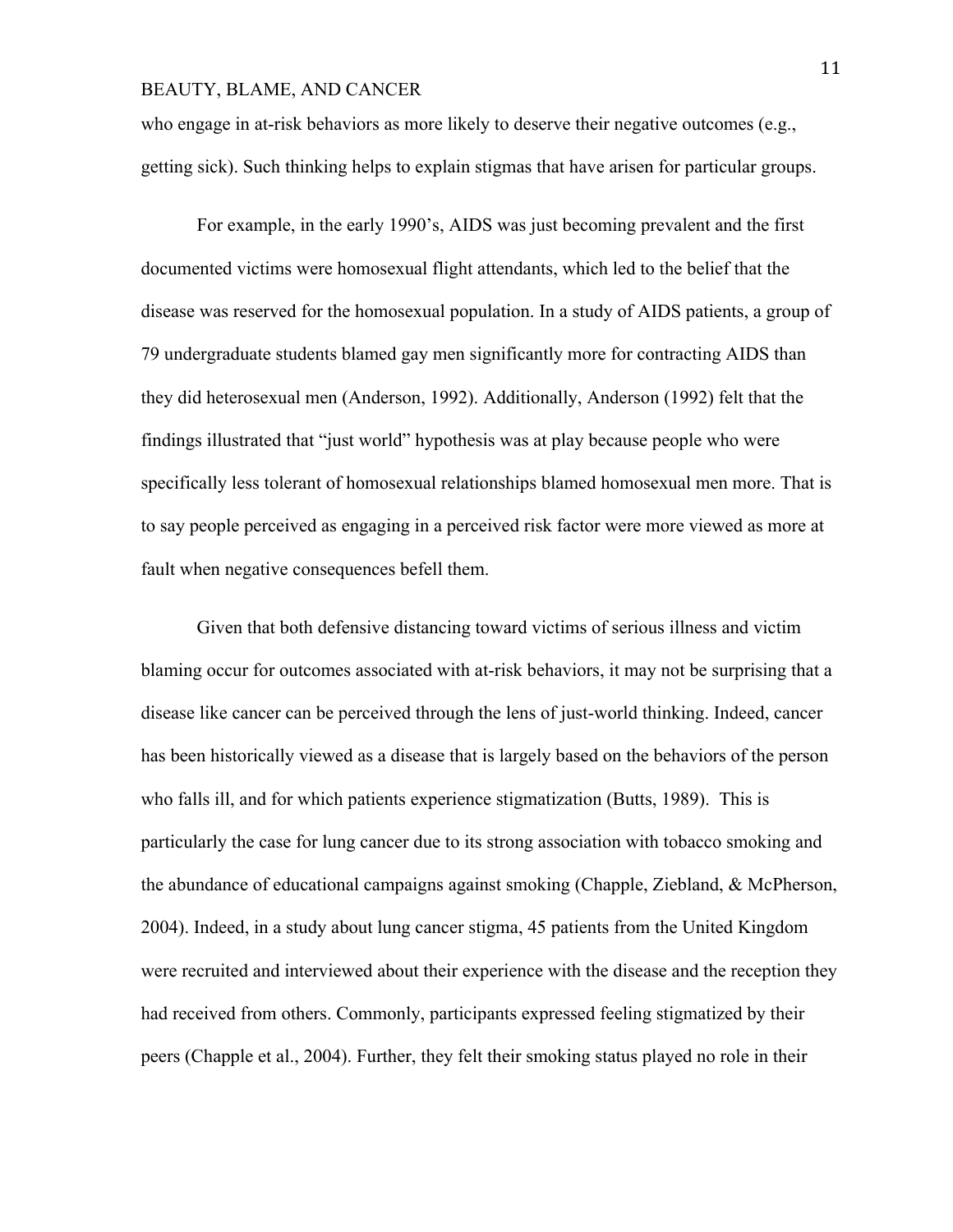experience, which led nonsmokers to feel they were unjustly treated. As a result, many reported suffering adverse mental effects (Chapple et al., 2004).

The previous studies indicate that "just world" beliefs and expectations of patients play a role in stigma and patient outcomes. Given the connection between "just world" and WBG illustrated by Dion and Dion (1987), it would seem logical that an interaction might occur between patient physical attractiveness and stigmatization regarding disease. Hadjistavropoulos, Ross, & Von Baeyer (1990) studied physician ratings of pain based on patient attractiveness. Physicians were placed in one of four conditions. They were shown a picture of either an attractive or unattractive patient who was either in pain or experiencing no pain. The physician was then given a vignette to read about the person's background, occupation, and pain condition. Following the information phase, the physicians rated their perceptions of the patient's pain and affect.

Hadjistavropoulos et al. (1990) predicted that physically attractive patients experiencing pain would be viewed by physicians as experiencing more pain, distress and negative affect. Additionally, they believed attractive patients would be viewed as needing more help, providing a more realistic expression of their pain, being less responsible for their pain, and experiencing greater benefit from treatment. However, the contrary was found. Physicians believed that unattractive patients were in more pain and distress, and displayed more negative affect than attractive patients. As a result, and counter to expectation, physicians felt more sympathy for unattractive than attractive patients.

Hadjistavropoulos et al.'s findings present an interesting conundrum for attractiveness researchers. On the one hand, physically attractive people are generally viewed as socially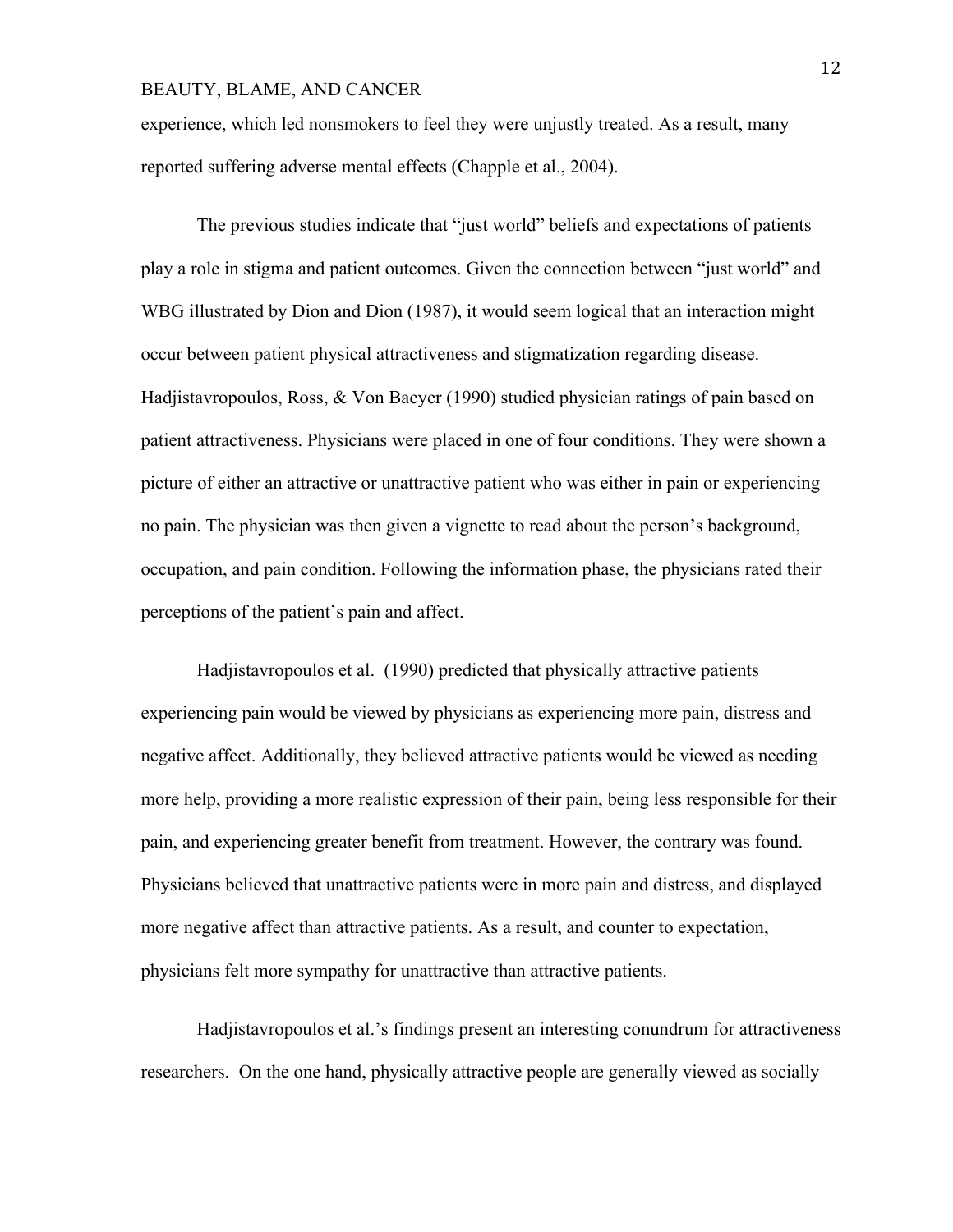competent and thus more desirable than physically unattractive people (Dion et al., 1972). It would be reasonable to assume that physicians might be more sympathetically inclined toward attractive patients. By contrast, Adams et al. (1988) found attractiveness was correlated with expectations of intelligence. It stands to reason that if unattractive people are perceived as less intelligent, then they may be perceived as more likely to engage in at risk behaviors than attractive people. Although generally, engagement in at risk behaviors plays a large role in victim blaming (Anderson, 1992), it may be that lowered initial expectations about a person renders a negative consequence as more anticipated and less surprising. Recall that Rich (1975) found that unattractive school children were given more leniency and less punitive punishments than attractive children when teachers were told they had misbehaved during class activities. Perhaps the higher expectations that accompany beliefs about attractiveness, including perceptions of intellect and mature/desirable behavior, make attractive people more accountable with regard to behaviors that surround health outcomes and stigmas about illness.

#### **Present Study**

In summary, there is ample evidence that physical attractiveness affords individuals a number of benefits throughout life due in large part to a stereotype associating beauty with other desirable characteristics (WBG, Dion et al., 1972). The positive effects however are not limited to social life, but include perceptions of personality appraisals, overall. This results in measurably better success (Rooth, 2009), greater expectation of intelligence (Adams et al., 1988), less blame in criminal scenarios (Alicke & Zell, 2009), and finally more perceived positive health outcomes (Hadjistavropoulos et al., 1990). However, a number of liabilities accompany perceptions of beauty that include increased attributions of vanity and ego-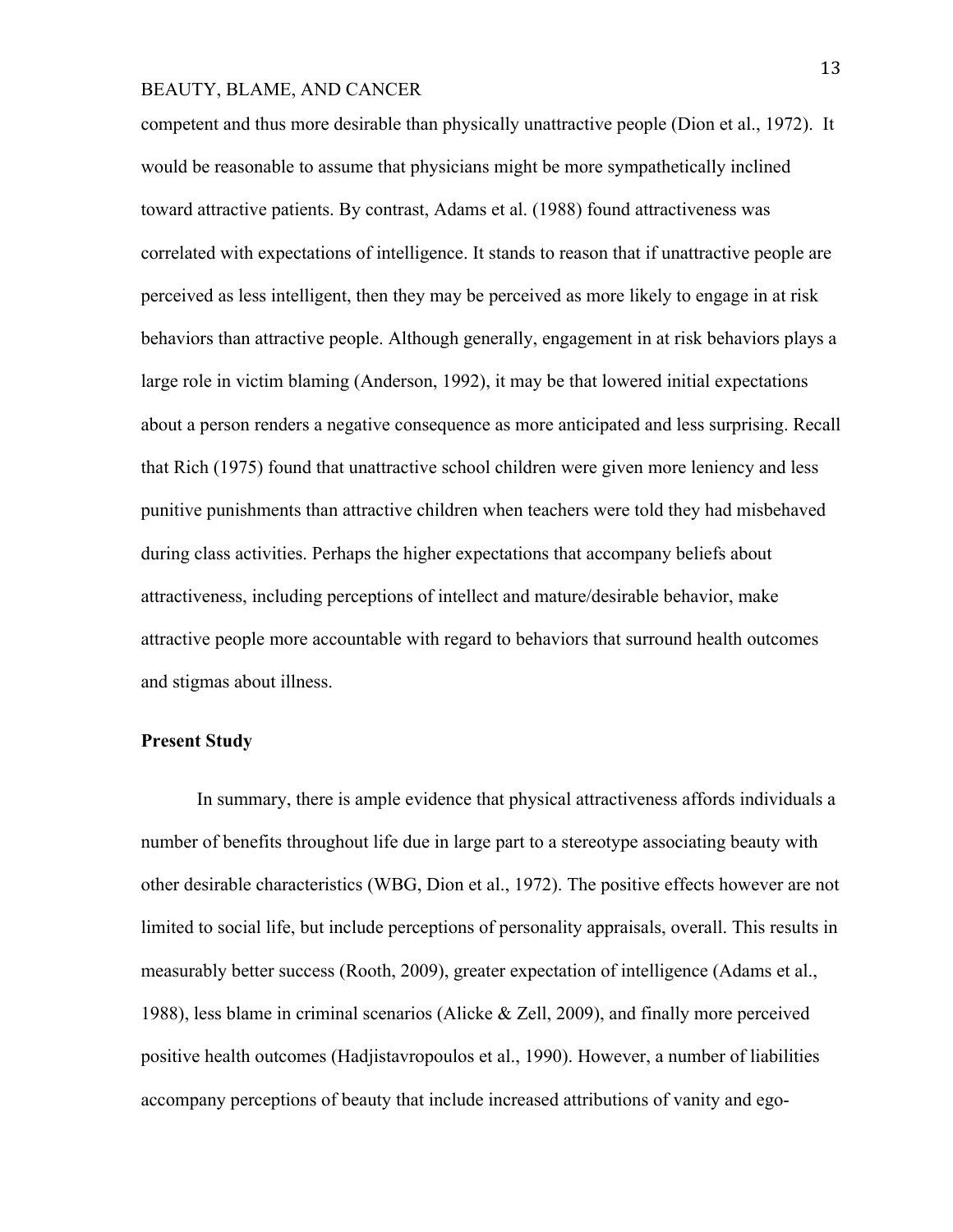centrism ("what is beautiful is self-centered"; Cash & Janda, 1984), decreased perceptions of approachability (Nadler, 1980), and possibly the evocation of less sympathy in medical settings (Hadjistavropoulos et al., 1990) possibly due to a fulfillment of expectations regarding risk behaviors and intellect.

Although Hadjistavropoulos et al. focused on physician expectations of patient outcomes, few studies have examined how attractiveness relates to perceptions of particular illnesses that are associated with a well-known risk factor, likely to draw increased blame from observers. Chapple et al. (2004) laid the groundwork showing that there is stigma and blame associated with particular diseases. The purpose of the present study was to determine whether attractiveness would be associated with positive or negative bias among third party observers regarding attributions about a serious illness. Given the widespread belief that lung cancer patients are largely responsible for their diagnosis and its overall prevalence, this disease was selected for the study. Furthermore, smoking has been shown to be a predominant risk factor for lung cancer that carries considerable stigma with regard to public health perceptions (Chapple et al., 2004).

In the present study, participants were asked to view a photo of a female cancer patient previously rated as attractive or unattractive. After they viewed the picture, participants read a vignette describing the patient's health history disease diagnosis. In one scenario, participants learned that the target was a smoker and in the other, that she was not a smoker.. Once participants finished the vignette they filled out a questionnaire that asked questions regarding just-world belief, the amount of blame that should be proscribed to the patient, whether the patient should be awarded sympathy, the likelihood of the patient to recover from the disease, and finally a personality inventory. The resulting research design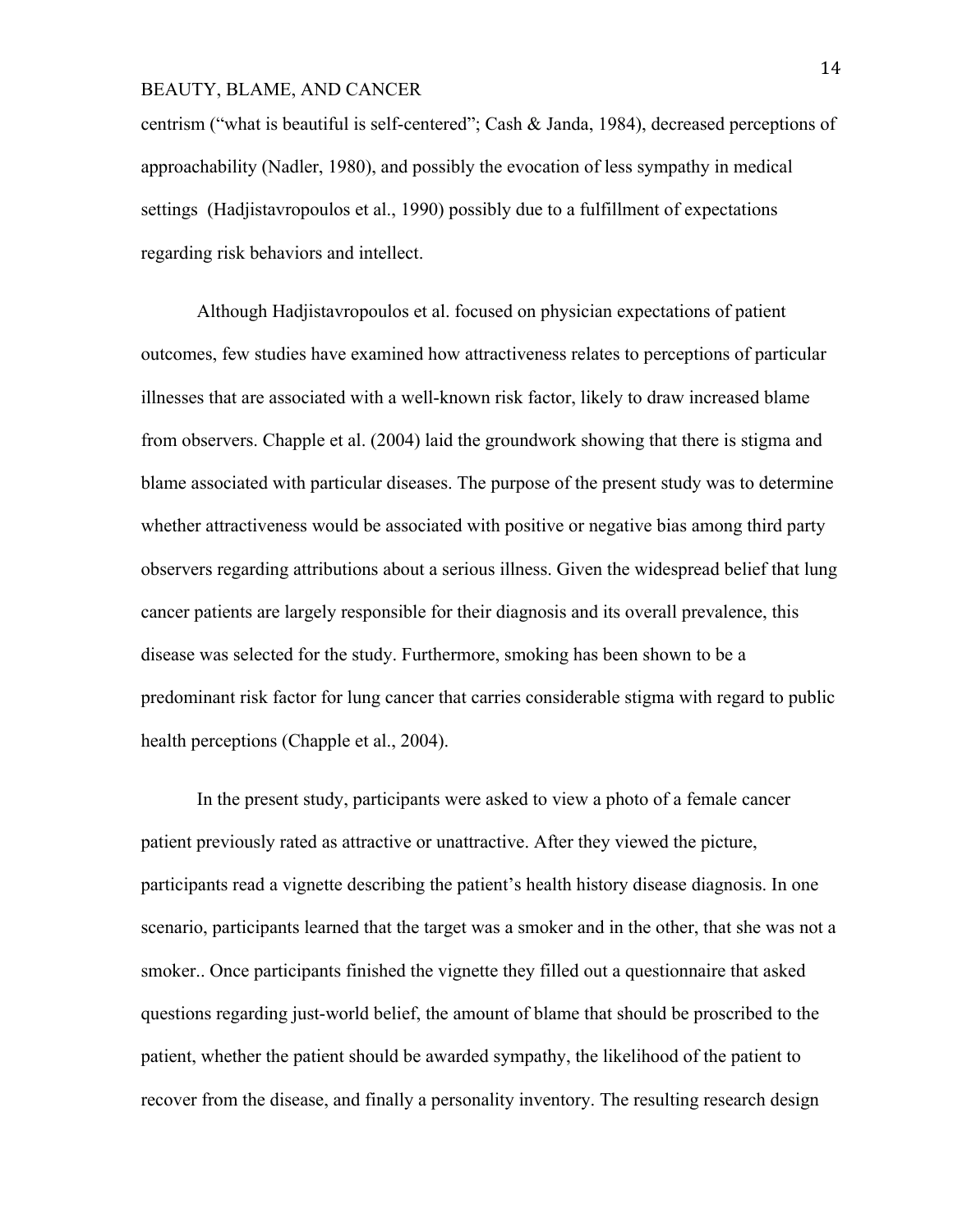was a 2 Physical Attractiveness (Unattractive vs. Attractive) x 2 Smoking History (Smoker vs. Nonsmoker) factorial study.

Hypothesis 1: Given the ubiquity of positive attributions prescribed to those who are physically attractive, a main effect was predicted for both the set of variables related to Janet's diagnosis and her interpersonal attributes. Specifically, the attractive target was expected to be perceived as (a) less to blame for her disease, (b) worthy of greater sympathy due to lung cancer being an "unjust diagnosis," (c) more resilient and thus more likely to recover from cancer as compared to the unattractive target. Furthermore on measures related to the target's disposition the attractive target was expected to be viewed as generally more positive and, overall, smarter than the unattractive target.

Hypothesis 2: Given lung cancer's close ties to smoking and the resulting stigmatization described by Chapple et al. (2004), a main effect was predicted for the smoking condition on all outcome measures. Targets who were described as smokers would be viewed as (a) more to blame for their diagnosis, (b) less deserving of sympathy, and (c) less likely to recover from their disease compared to non-smokers. It was predicted that smoking status would not influence personality attributes regarding goodness, but would result in lower expectations of smartness due to target engagement in a known risk factor for lung cancer.

Hypothesis 3a and 3b: Previous research makes the case for both more and less favorable responses to physical attractiveness depending on context. Therefore, two competing hypotheses were formulated regarding attributions regarding the target individual for the attractiveness and smoking history interaction. In light of just-world beliefs and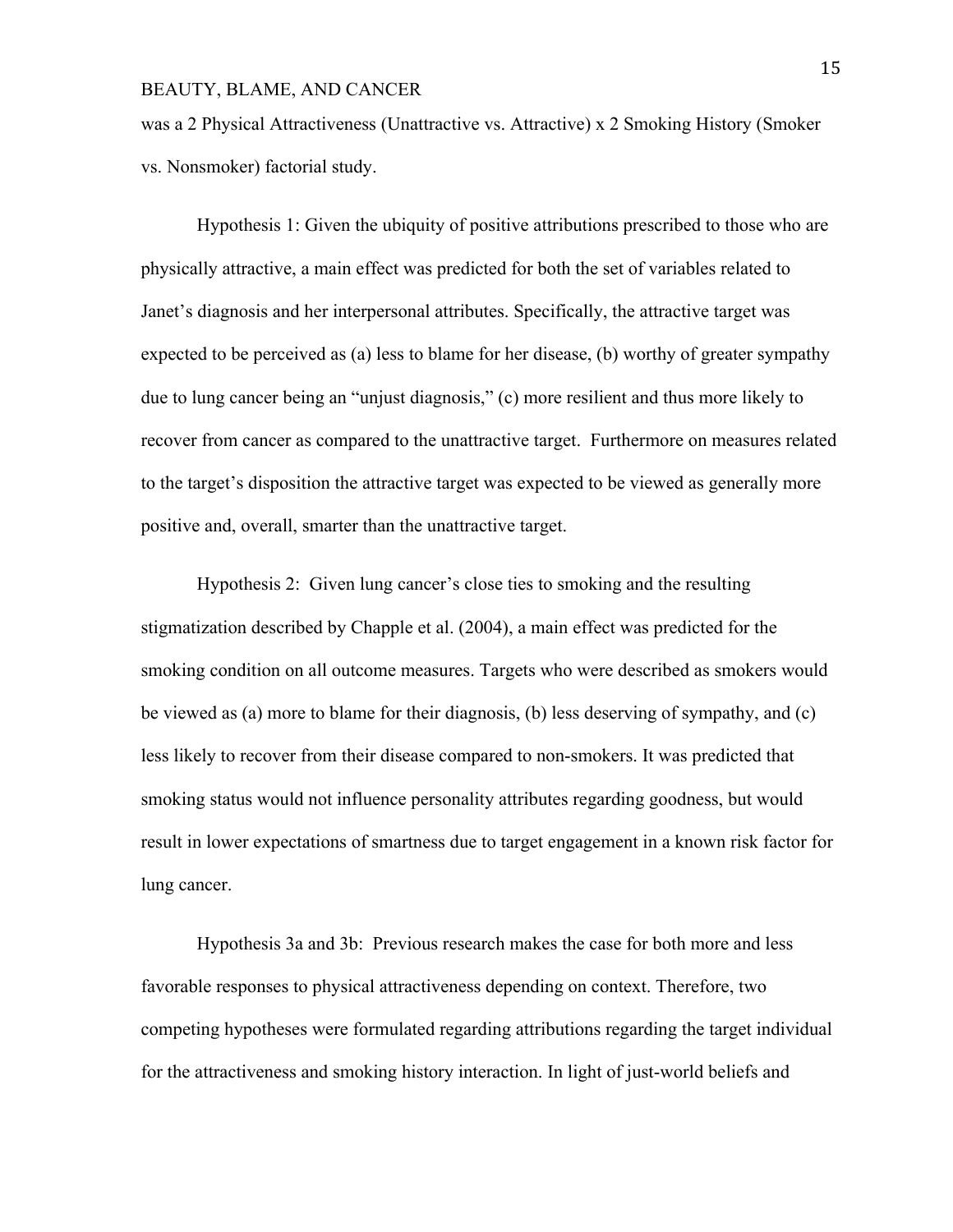increased presumptions of favorability for beauty, Hypothesis 3a predicted the more attractive target would be judged in more favorable terms, as less to blame for the illness, as invoking more sympathy, and as more likely to recover than the unattractive target regardless of smoking history. So, no significant interaction was expected.

On the other hand, if in fact, individuals have higher expectations for attractive people to engage in healthful and non-risky behaviors, a significant interaction would occur between target attractiveness and smoking history. Hypothesis 3b predicted the attractive target who smoked would be judged more harshly (less favorably, more to blame, less likely to recover, and would evoke less sympathy) than the unattractive target. However, for the target who did not smoke, the effect would be reversed.

#### **Method**

# **Participants**

A total of 127 psychology students were recruited to participate in the study via the SONA on-line recruitment system. Students who chose to participate were rewarded with class credit in the form of 1 Experiential Learning Credit. Twelve participants were excluded due to a survey error. The error resulted in them being recorded as having done the survey, but no survey answers were recorded. The final study sample comprised 115 participants (93 females, 22 males; mean age =  $20.2$  years, SD = 1.8 years). Additionally, 85.2% of the sample identified as White, 33.3% of participants referenced having a smoking history and 65.2% referenced having a family member afflicted by cancer.

### *Initial Selection of Model Photos*

A pool of images of alleged female cancer patients was selected from public on-line sites selling head accessories. Photos with head accessories were chosen to avoid baldness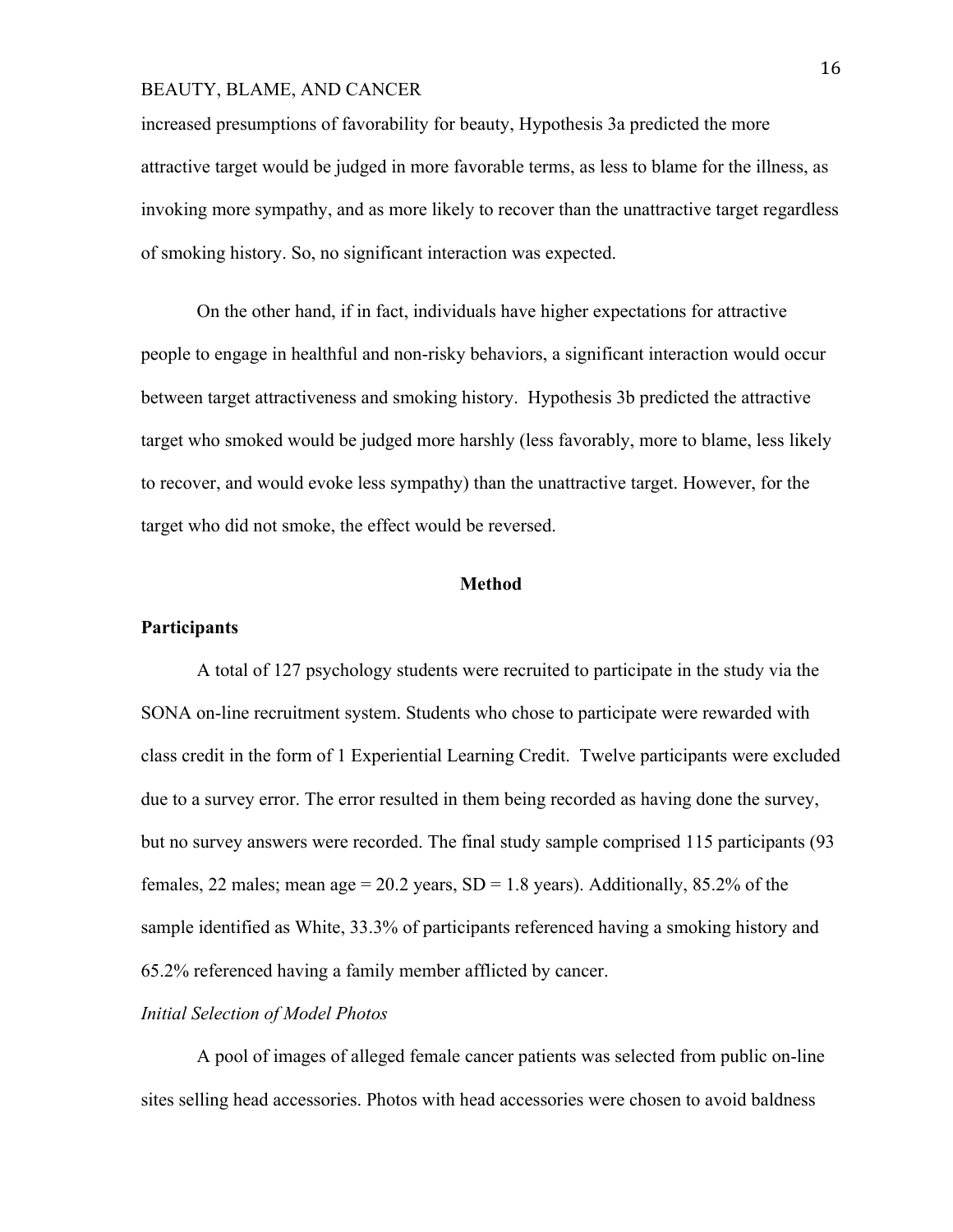being a characteristic that may influence ratings of model attractiveness. This precaution was justified by findings suggesting that female alopecia androgenetica resulted in 50% of afflicted women reporting negative social experience because of their condition (Van der Donk, Hunfield, Passchier, Knegt-Junk, & Neiboer, 1994). Sample photos depicted models that appeared to be approximately 35 years of age, but varying on physical attractiveness. In total, 24 photos of female cancer patients were rated on approximate age and physical attractiveness.

#### *Rating of Model Photos*

A team of eight raters (six research assistants, and two principal investigators) rated each photo on approximate age and physical attractiveness on a scale of 1-10. Additionally, photos were assessed on similarity of background and facial expression. This was done to avoid certain salient details being present when participants saw the photos. Ultimately the pool of 24 photos was narrowed down to two photos that would serve as the manipulated variable for physical attractiveness. The photo serving as the "low" attractiveness target stimulus was rated as less attractive ( $M = 4.80$ ,  $SD = 1.68$ ) than the photo serving as the "high" attractiveness target stimulus ( $M = 8.25$ ,  $SD = 1.28$ ),  $t(7) = -4.95$ ;  $p = .002$ . Both models were judged by participants to be approximately 31 years of age  $t(7) = -.38$ ;  $p = ns$ . **Materials**

**Demographic Questionnaire.** Participants were given a demographic questionnaire, that asked them questions regarding their age, gender, race, smoking history (smoking status and smoking frequency), and family cancer history (relationship to family member and type of cancer).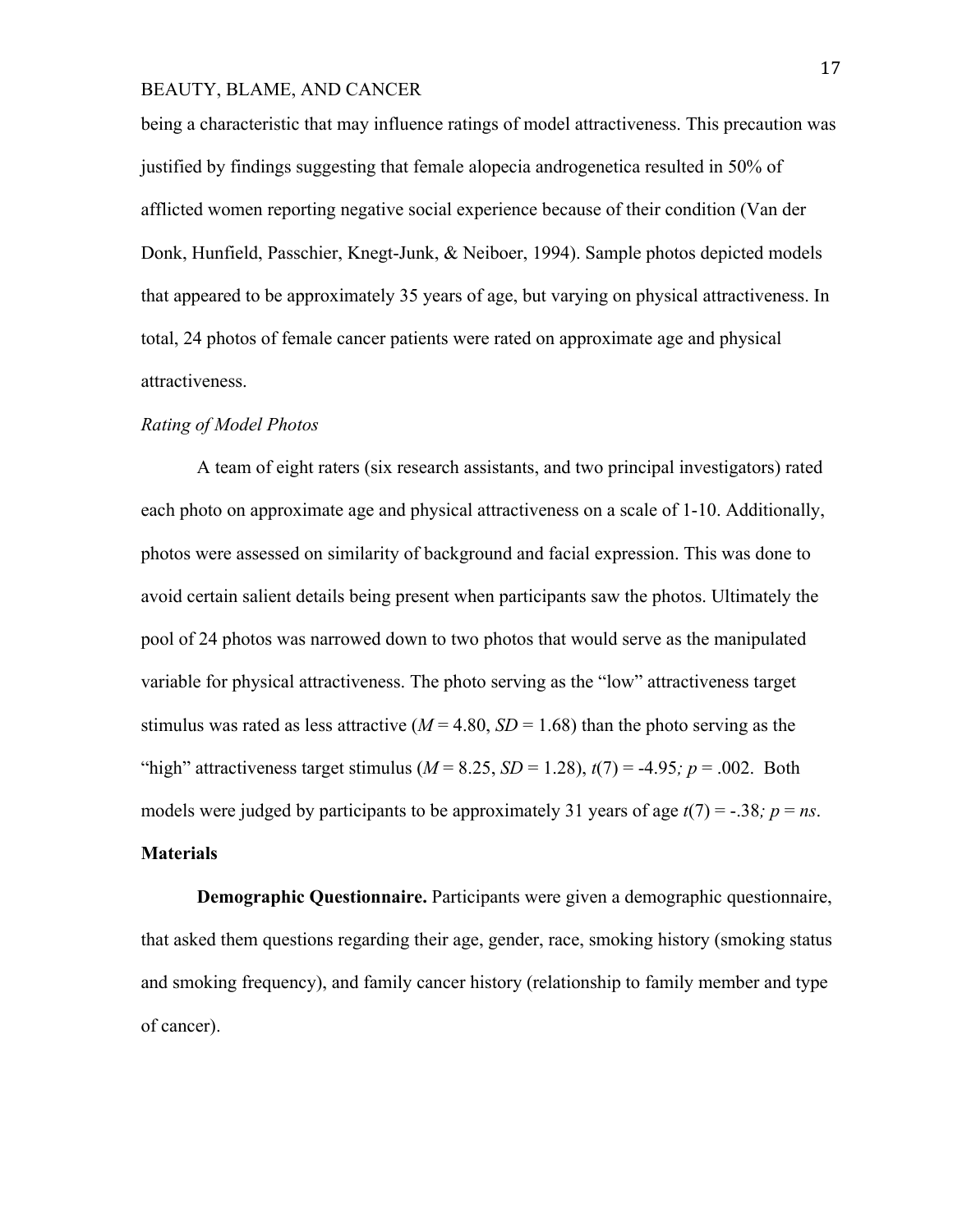**General Belief in a Just World Scale**. The 6-item General Belief in a Just World Scale (Dalbert, Montada, & Schmitt, 1987) was used to assess participants' belief that people tend to get what they deserve (example items: "I think basically the world is a just place", "I believe that by and large, people get what they deserve", "I am confident that justice always prevails over injustice", "I am convinced that in the long run, people will be compensated for their injustices"). This final item was dropped from the survey do to an error in the electronic questionnaire administration. The resulting Cronbach's alpha for the five remaining items was .72. All items included in this scale were rated on a Likert scale from 1 to 6 (strongly disagree to strongly agree).

**Target Evaluation Questionnaire.** The subsequent questionnaire was a conglomeration of scales drawn from a number of studies. Two items (Clifford & Walster, 1973) addressed the patient's education level achieved and intelligence ("I would estimate Janet's IQ to be?"; "I would predict that Janet has finished school through:"), Janet's IQ could be rated from 96-137 and education from 2 years of high school to doctoral degree. These two items were averaged to create a general intellectual capacity assessment,  $\alpha = .40$ . Three items taken from Garstkiewicz (2014) measured the degree to which the target was blamed for her condition ("How likely is it that Janet could have avoided the development of cancer?", "How much is Janet to blame for her diagnosis?", and "What is the likelihood that Janet engaged in significant risk factors in the past that may have led to her diagnosis?";  $\alpha$  = .88.) One item assessed target's likelihood of recovery ("How likely is it that Janet will recover from cancer?"). All items were rated on a Likert scale from 1 to 5 (Extremely Unlikely to Extremely Likely). Five items were averaged to create an index of target goodness ("Rate the goodness of Janet", "Rate how pleasant Janet would be to be around",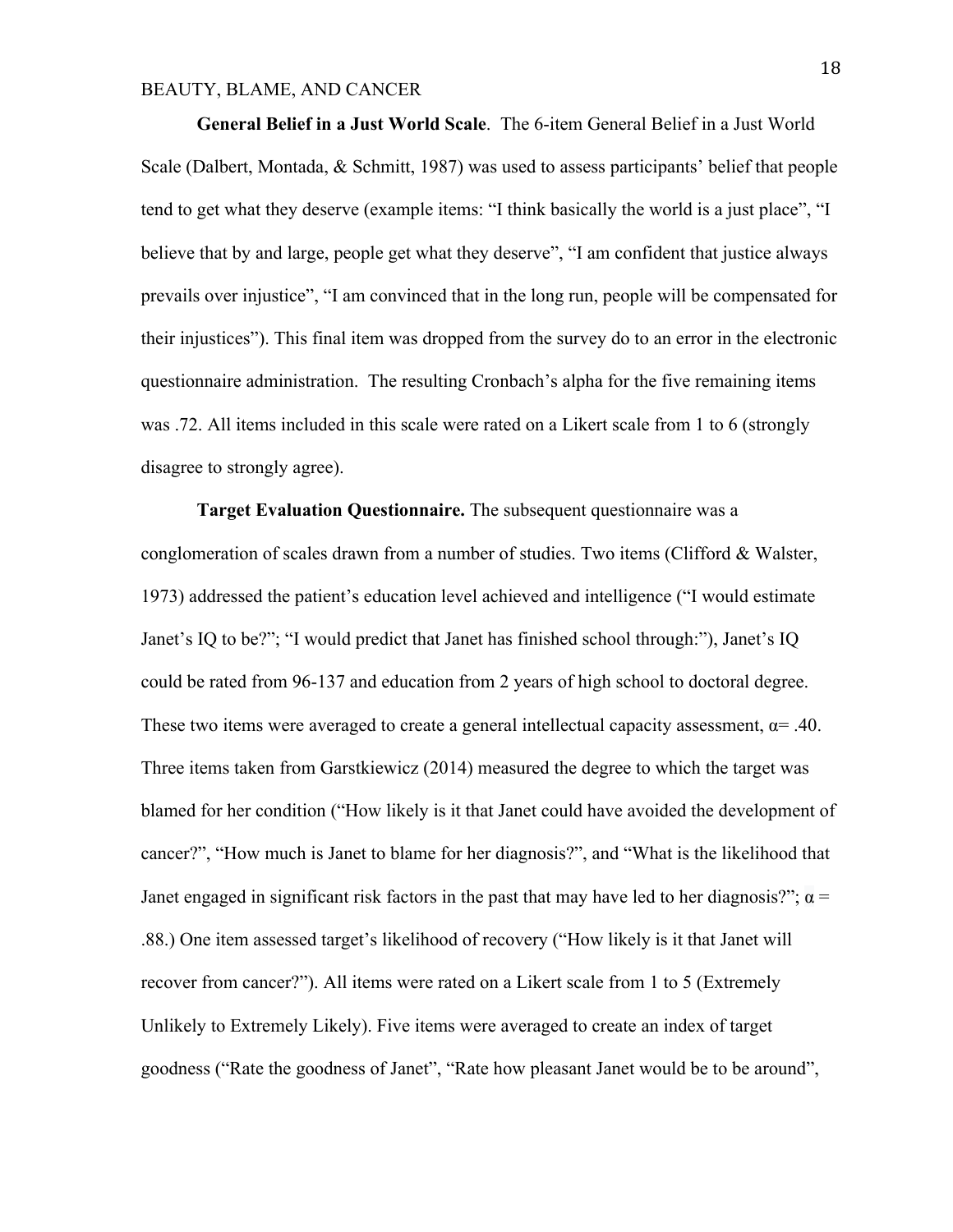"Rate the kindness of Janet", "Rate the honesty of Janet", and "Rate how nice Janet is",  $\alpha$  = .79). All items were rated from 1 to 5 (Very un\_\_\_\_ to very \_\_\_\_\_). One item assessed participants' sympathy for the target ("How sorry should people feel for Janet?"). Finally, a manipulation check for patient attractiveness was administered.

#### *Procedure*

Participants entered the SONA online participant website. Participants saw the title of the project and read a brief description of it. The description detailed information about the rising rates of cancer diagnosis in the United States today and how it is important to study how the current generation views cancer and those who suffer from it. Once the project was selected, participants were relayed to an online survey. The first page included a consent form that again detailed the basis of the study and added a warning about possible emotional distress that may be experienced during participation. Participants were also informed that they could leave the study at any time, without penalty. Following the consent statement, participants were given a prompt to move forward. After they choose to move forward, they were informed this action was an indication of consent.

After consenting, participants were asked a few brief demographic questions about their age, gender, and race. They were then told that they would be reading a narrative and would need to pay close attention, as they would be asked questions about what they read. The participants were then randomly assigned to one of four conditions varying on physical attractiveness and patient smoking status. Random assignment was facilitated by Qualtrics, which ensured equal distribution between conditions. Physical attractiveness was varied by displaying a headshot of either a physically attractive or unattractive woman. The attractiveness manipulation played no role in the narrative. The smoking manipulation altered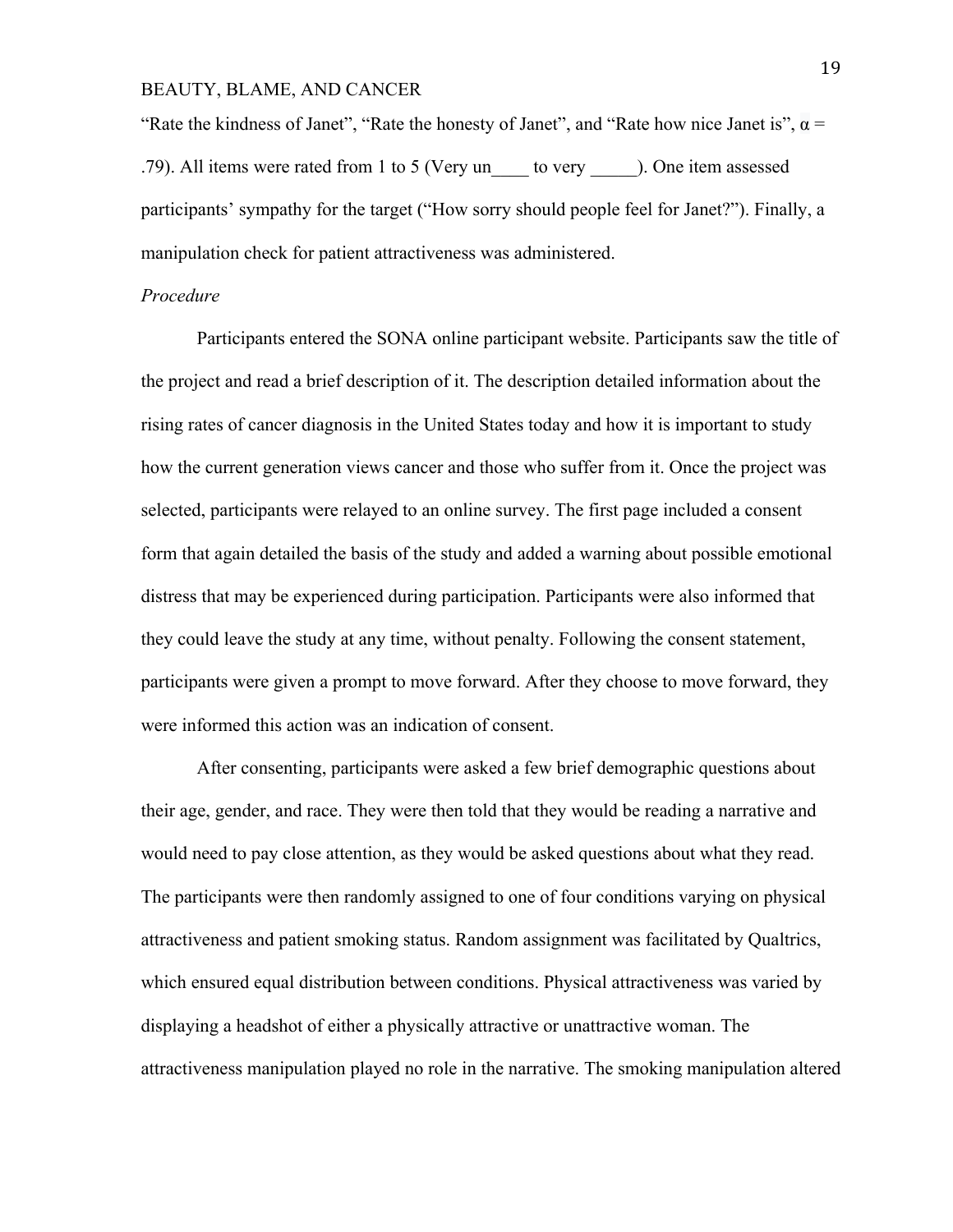the narrative to indicate the depicted woman's smoking history. The scenarios read as follows:

#### Smoking Condition:

Janet is a 40-year-old mother of two children ages 7 and 11. She is a stay at home mom, who exercises daily. Throughout her life, she has managed her weight, eaten a fairly healthy diet, and stayed active. For a period of time, Janet smoked about a pack of cigarettes a week.

One evening, while eating dinner with her family, she began coughing. After a few days, she decided to go to the doctor. The doctor ran a number of tests and diagnosed her with bronchitis. Janet was prescribed cough suppressants and was told to sleep with a humidifier near her bed. The treatment seemed to work and her symptoms went away. Three weeks later, she noticed she would become rapidly fatigued during her normal workout and struggled to recover once she was done. She became alarmed when the next week her cough returned, only this time she started coughing up blood. When she returned to the doctor a chest X-ray was ordered. She was then referred to an Oncologist, who told her that she had lung cancer. She is currently in her third month of chemotherapy as doctors work to treat her cancer.

OR

#### Non-Smoking Condition:

Janet is a 40-year-old mother of two children ages 7 and 11. She is a stay at home mom, who exercises daily. Throughout her life, she has managed her weight, eaten a fairly healthy diet, and stayed active.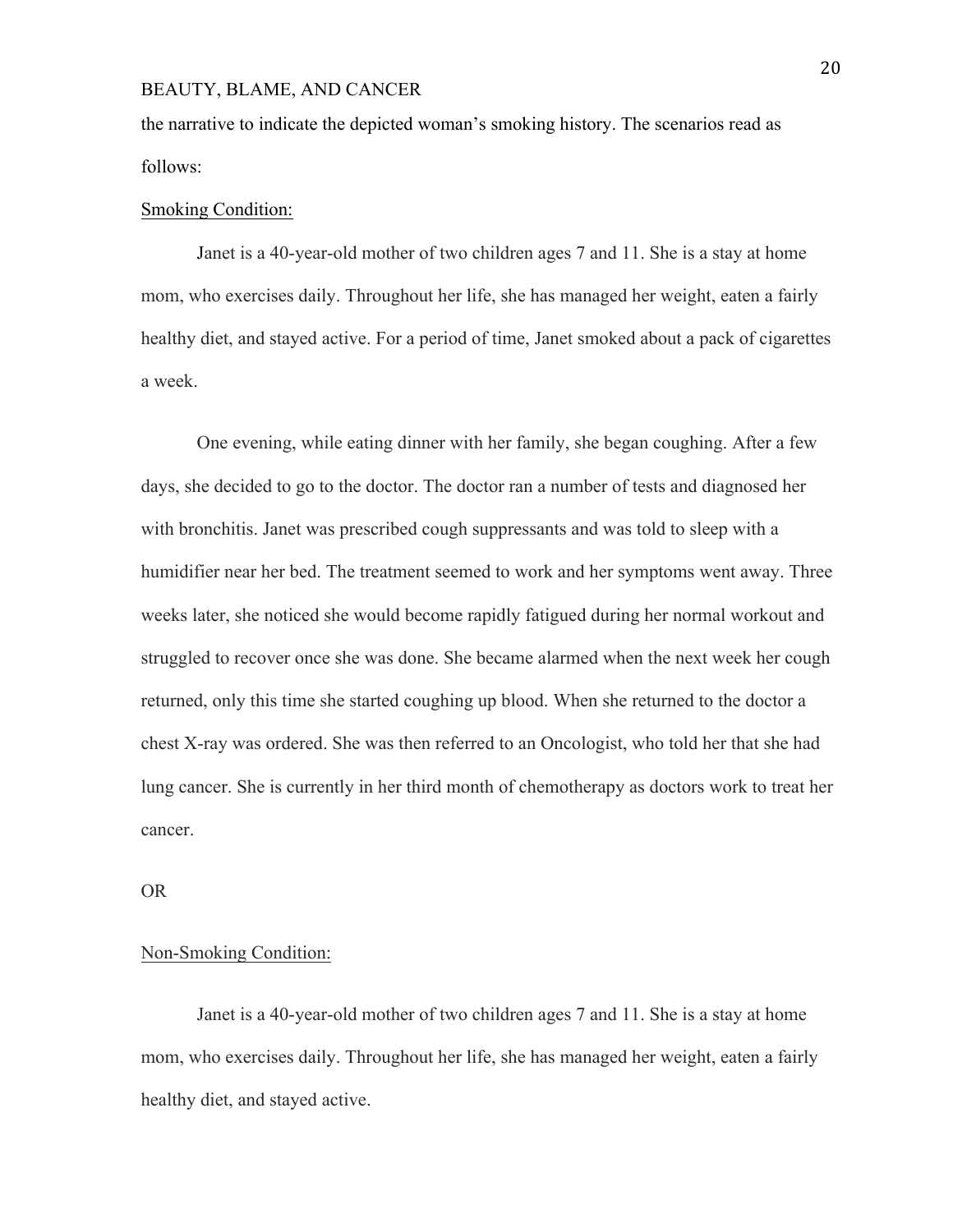One evening, while eating dinner with her family, she began coughing. After a few days, she decided to go to the doctor. The doctor ran a number of tests and diagnosed her with bronchitis. Janet was prescribed cough suppressants and was told to sleep with a humidifier near her bed. The treatment seemed to work and Janet's symptoms went away. Three weeks later, she noticed she would become rapidly fatigued during her normal workout and struggled to recover once she was done. She became alarmed when the next week her cough returned, only this time she started coughing up blood. Janet returned to the doctor with her family. This time, the doctor was more serious and referred her to the local hospital's oncology department. During her appointment at the hospital, Janet was diagnosed with lung cancer. She is currently in her third month of chemotherapy as doctors work to treat her cancer.

Following the reading of each scenario, participants were asked to fill out the survey described in the materials section. Once the participants had completed the survey, they were shown a debriefing statement. The statement described the study's desire to inquire about stereotypes held about certain diseases and how they may vary based on a patient's physical attractiveness. Participants were provided with The University Counseling Center contact information in case of any potential psychological distress caused by the experimental procedure. We also provided researcher contact information for any participants who might have questions about the study.

#### **Results**

#### *Manipulation Check*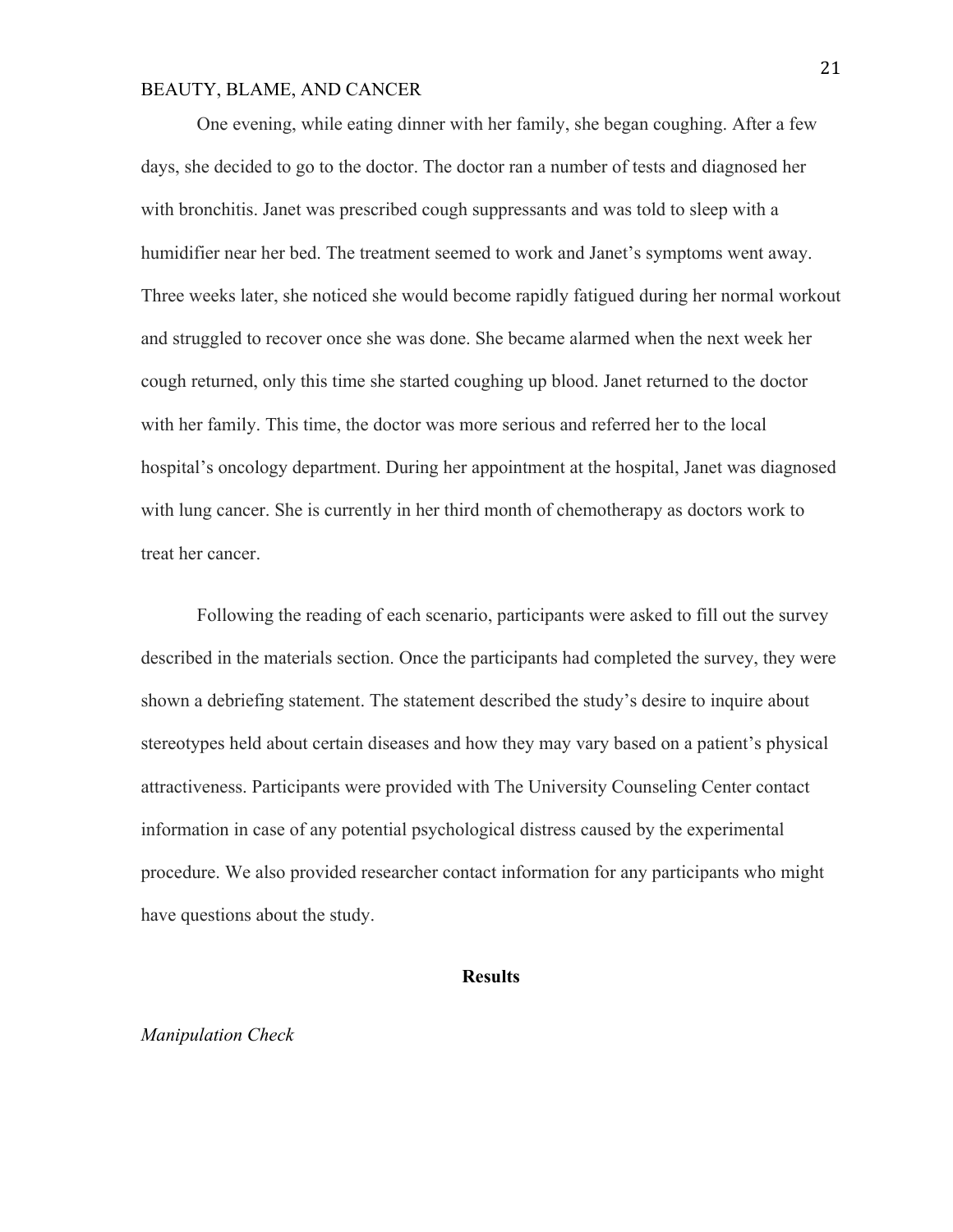Participants ratings of the manipulation check for target's attractiveness were submitted to an independent samples t-test across the two conditions. Unfortunately, those exposed to the less attractive target female  $(M = 6.51, SD = 1.17)$  did not rate her as less attractive than those exposed to the more attractive female,  $(M = 6.50, SD = 1.34)$ ,  $t(112) =$ 1.18, *ns*. Given this failure of the experimental manipulation, it was decided that a median split of ratings of the target's attractiveness would be used in place of the manipulated variable. First the median of the data was calculated for the 10-pt scale rating ( $Med = 6$ ). A median split was then performed such that those who rated the target 1 through 6 were labeled as "low attractive" and those who rated the target 7 through 10 were labeled as "high attractive." Potential confounding variables related to this re-coded variable will be addressed in the Discussion section of the paper.

#### *Test of Hypotheses*

Prior to conducting statistical tests of the main hypotheses, scores for the General Just World Belief scale were submitted to a 2 (target attractiveness: low vs. high) X 2 (smoking: smoker vs. non-smoker) ANOVA to ensure that between-group differences did not exist for this dispositional variable. No significant effects emerged for the analyses, all  $F<sub>S</sub>(1, 107)$  < 2.37, *ns*.

Recall, Hypothesis 1predicted that ratings related to Janet's diagnosis of cancer including blame, likelihood of recovery, and sympathy for her circumstances would be viewed more favorably for the attractive stimulus person as compared to the unattractive one. This is to say that the attractive target would be viewed as less to blame for her cancer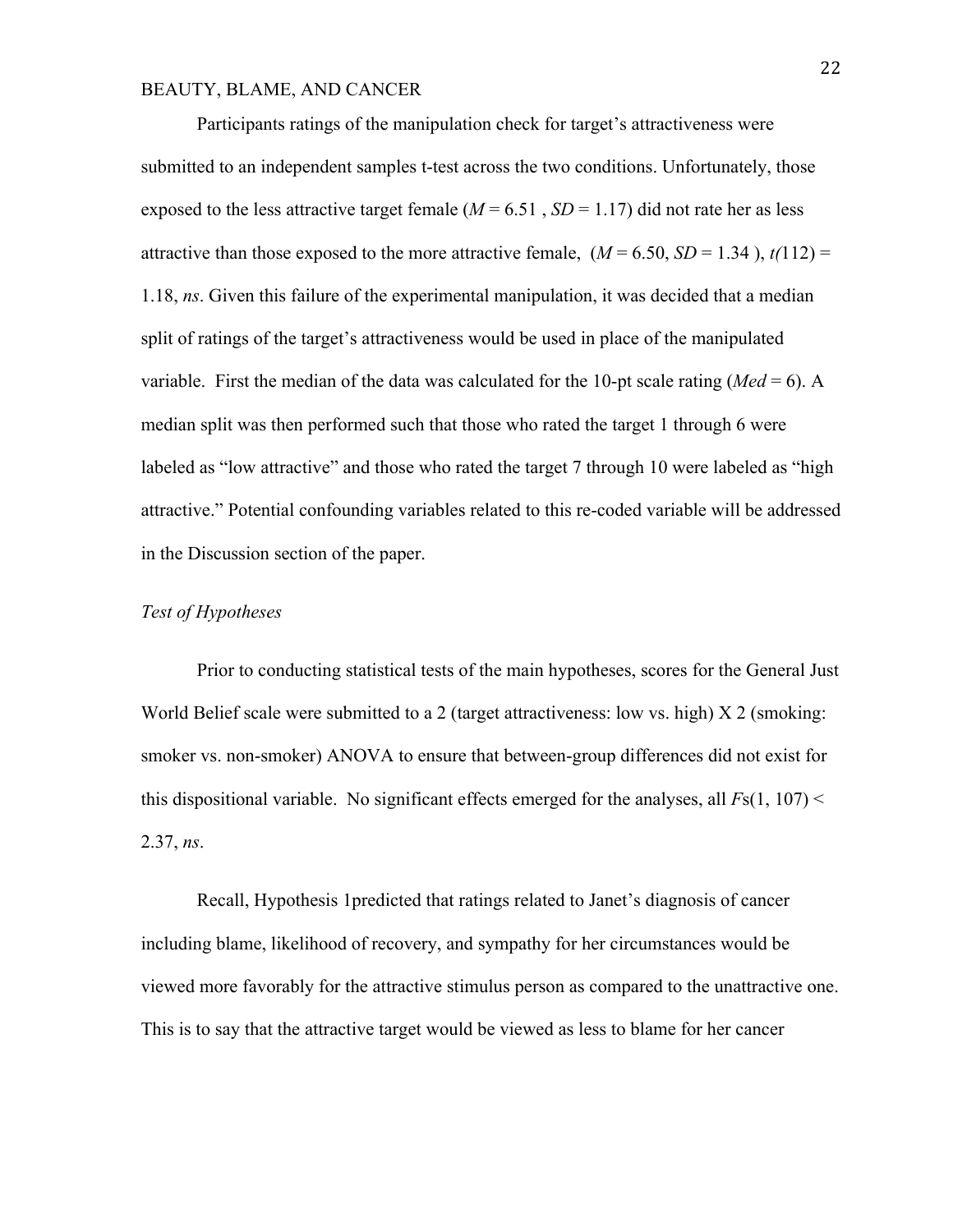diagnosis, more likely to be viewed as more resilient and able to recover from cancer, and would be afforded more sympathy for her diagnosis as compared to the unattractive target.

In order to test Hypothesis 1, ratings of blame, recovery likelihood, and sympathy and goodness were submitted to 2 (target attractiveness: low vs. high) X 2 (smoking: smoker vs. non-smoker) ANOVAs for each of the three constructs. For only one of the three diagnosisrelated variables did physical attractiveness produce a main effect. Indeed, targets viewed as more attractive encumbered more judgments of sympathy  $(M = 4.30 \text{ SD} = .63)$  than those viewed as less attractive ( $M = 3.97$  SD = .66),  $F(1,109) = 7.50$ ,  $p = .007$ ,  $\eta_p^2 = .07$ . No other significant main effects emerged for blame or recovery likelihood, all *F*s(1, 109) < 2.14, *ns*.

Interpersonal ratings of Janet's overall favorability/goodness and intelligence were also submitted to 2 (target attractiveness: low vs. high)  $X$  2 (smoking: smoker vs. nonsmoker) ANOVAs. For physical attractiveness, a main effect emerged for ratings of her overall favorability such that those who viewed her as more attractive found Janet to be higher on traits related to goodness (nice, honest, kind,  $M = 3.95$ ,  $SD = .46$ ) than those who viewed her as less attractive ( $M = 3.64$  SD = .42),  $F(1, 109) = 13.31$ ,  $p = .0001$ ,  $\eta_p^2 = .11$ . There was no main effect observed when Janet's smartness was considered,  $F(1,109) = 2.33$ ,  $p = .130, \eta_p^2 = 02.$ 

In support of Hypothesis 2, one of the three variables related to the diagnosis of cancer showed a significant main effect for smoking status. For degree of blame for the diagnosis, targets who smoked were judged more harshly  $(M = 3.75$  SD = .71) than the nonsmoking targets ( $M = 1.99$  SD = .59) were blamed significantly less than smoking targets,  $F(1,109) = 197.05$ ,  $p = .000$ ,  $\eta_p^2 = .65$ . A marginal main effect for estimates of recovery did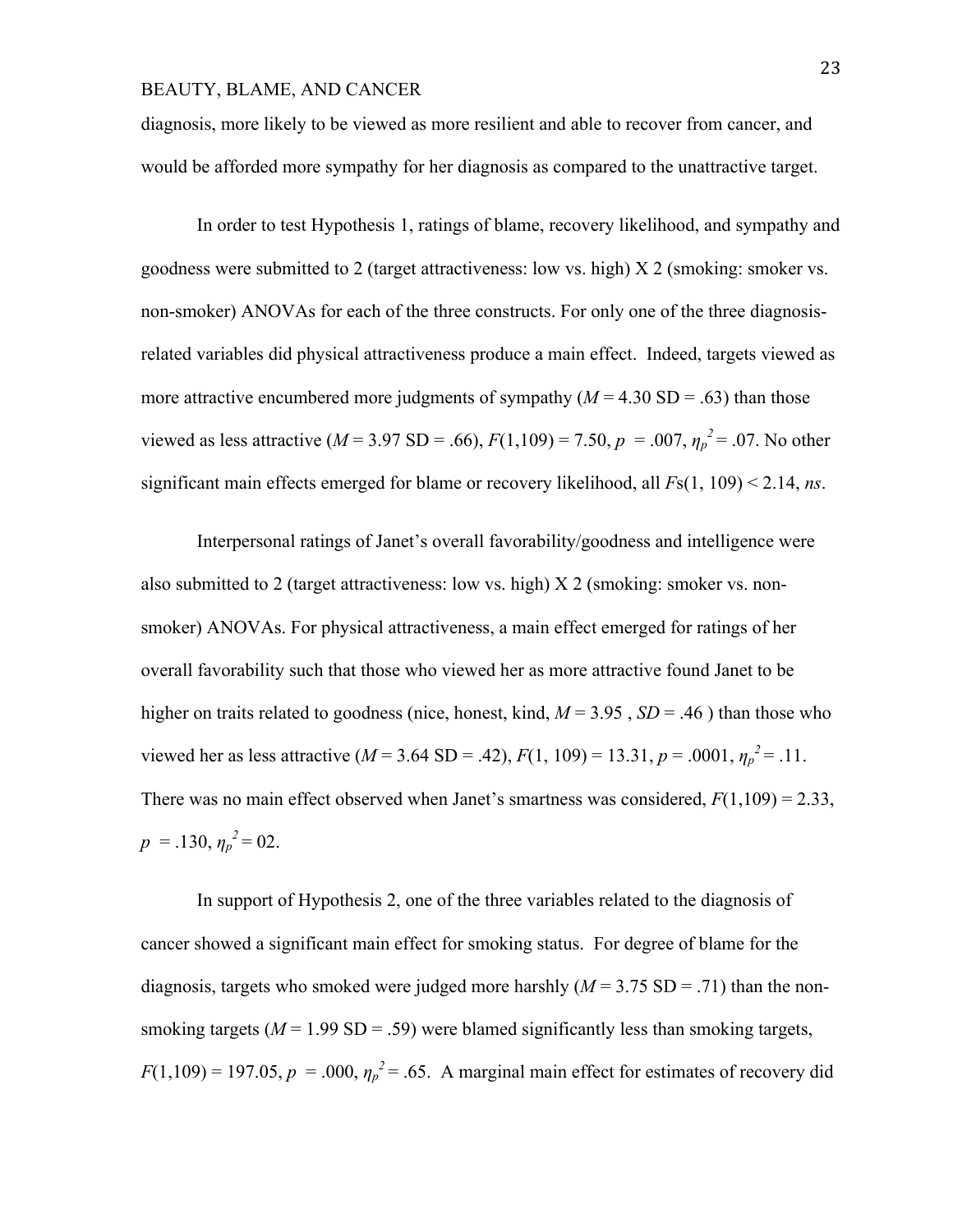demonstrate that smoking targets were judged as somewhat less likely to recover (*M* = 3.38 SD = .69) than the nonsmoking targets ( $M = 3.60$  SD = .62),  $F(1,109) = 3.01$ ,  $p = .085$ ,  $\eta_p^2 =$ .03. No main effect occurred for sympathy towards the target as a function of smoking status,  $F(1,109) = 2.11, p = .149, \eta_p^2 = 02.$ 

With regard to the interpersonal judgments of the target, smoking status yielded one significant main effect for estimates of Janet's intelligence. The non-smoking targets (*M* = 3.71,  $SD = .73$ ) were viewed as more smart than the smoking targets ( $M = 3.27$  SD = .87),  $F(1,109) = 6.33, p = .013, \eta_p^2 = .019$ . No significant main effect emerged for ratings of the targets' goodness,  $F(1,109) = .55$ ,  $p = .458$ ,  $\eta_p^2 = .005$ .

Contrary to expectations, neither Hypothesis 3a or 3b were supported, as no significant interactions emerged for any of the dependent measures, all *F*s(1, 109) < 2.20, *ns*.

# **Discussion**

Literature on physical attractiveness has shown that an extensive bias exists, which has afforded the physically attractive a number of positive attributions. When compared to unattractive peers, they are often seen as more socially adept and desirable, marginally more intelligent, less worthy of blame, and more resilient (Dion et al., 1972; Eagly et al., 1991; Rich 1975; Hadjistavropoulos et al., 1990). All of these advantages lead physically attractive individuals to have measurably better success in their life than physically unattractive individuals (Judge, 2009). The purpose of this study was to further investigate the relatively unstudied effect of physical attractiveness on expectations of illness initially explored by Hadjistavropoulos et al. (1990). This was done by weighing the positive attributions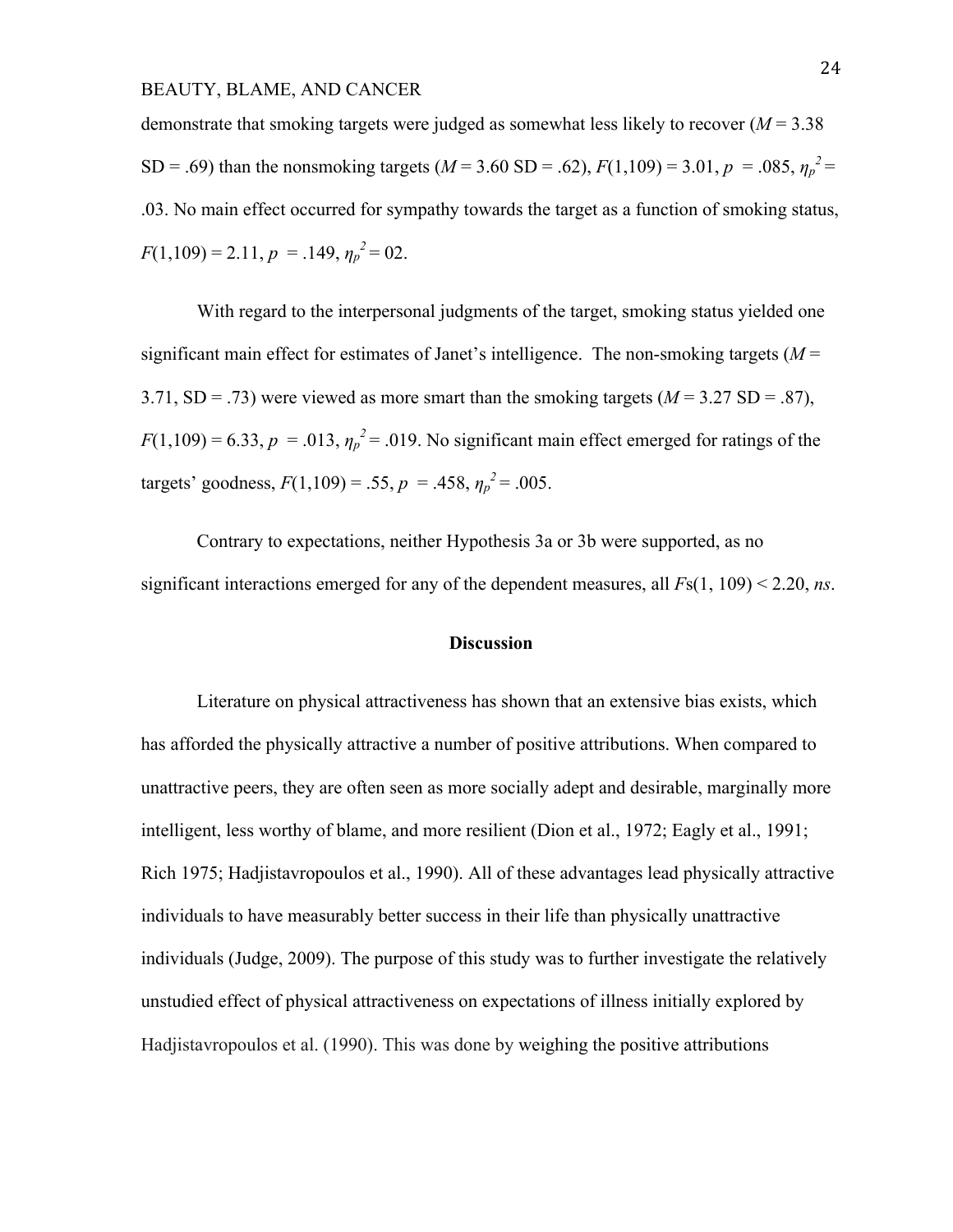associated with physical attractiveness against the negative attributions afforded to smoking, given its association with lung cancer.

Consistent with previous literature, this study found that a female target who was thought to be physically attractive was believed to be more interpersonally favorable (nicer, more honest, kinder, more pleasant, and higher on goodness) than a person found to be less attractive. Specifically, Dion et al. (1972), found that physically attractive targets were seen as more socially competent, which was rooted in beliefs about them being more positive people overall.

Despite Hadjistavropoulos et al's. (1990) findings that physicians afforded physically unattractive patients more sympathy than attractive patients, the opposite was found for this study. Participants who found the target to be more attractive felt more sympathy for her plight than those who found her to be less attractive. This finding may be due to defensive distancing, which is to say that when people learn about the serious issues of others, they tend to blame those people to avoid confronting their own vulnerability (Jarema et al., 2011). This occurs more significantly when the issues facing another person are serious (Pyszczynski et al., 1995). Therefore, it is likely when participants read about Janet's lung cancer they tended to feel the diagnosis was due to something she did. Given the positive attributions of physical attractiveness, the unattractive target was afforded less sympathy. However, participants did not blame the unattractive target more for the illness itself. This is contrary to Dion et al. (1972), who found that unattractive children were blamed more for hurting another child on the playground. Perhaps assigning equal blame to targets for their diagnosis relates to the fact that many of the participants (65%) had been affected by such an illness within their own families. Therefore, participants were likely aware of the non-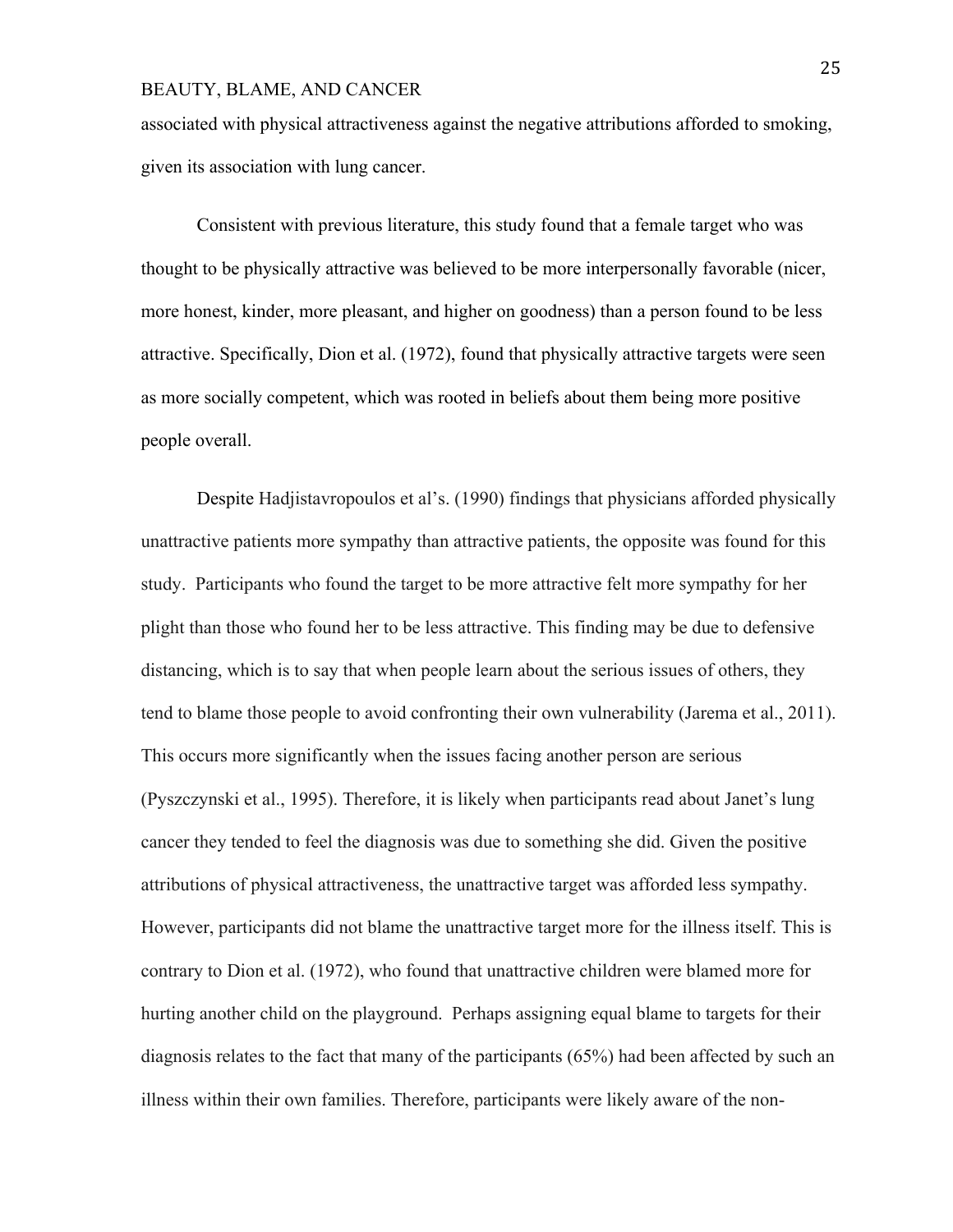discriminating nature of cancer, thus providing the target with a degree of immunity against blame for her disease.

By contrast, participants were very likely to assume judgments of accountability for knowledge that the target had smoked in the past. Consistent with Chapple et al.'s (2004) findings, the female target who smoked was prescribed significantly more blame for her illness than one who did not smoke. Relatedly, there was a tendency to perceive greater long-term resilience among a non-smoking target such that she was believed to be somewhat more likely to recover from her cancer diagnosis as compared to a smoker.

One reason for the harsher judgments of the target who smoked may be that smoking was tied to a belief that Janet was less intelligent and less educated than when she did not. More broadly, there may be an underlying belief that people feel that less educated people are more likely to engage in risky and health compromising behaviors. This belief may be factually based. Specifically, it was found that adults of 25 years old or younger who had achieved a high school diploma or less comprised the highest proportion of smokers at 42% (CDC, 2009).

A major weakness of the current study was the failure to successfully create the physical attractiveness manipulation originally intended, despite having selected target photos that had engendered discriminating responses among pre-raters. This led to the necessity of allowing participants' own attractiveness biases to create the levels of attractiveness for the target. It is possible that other participant characteristics have confounded judgments of the targets. For example, those who rated the targets lower may have higher standards of beauty, and be potentially more critical of an individual across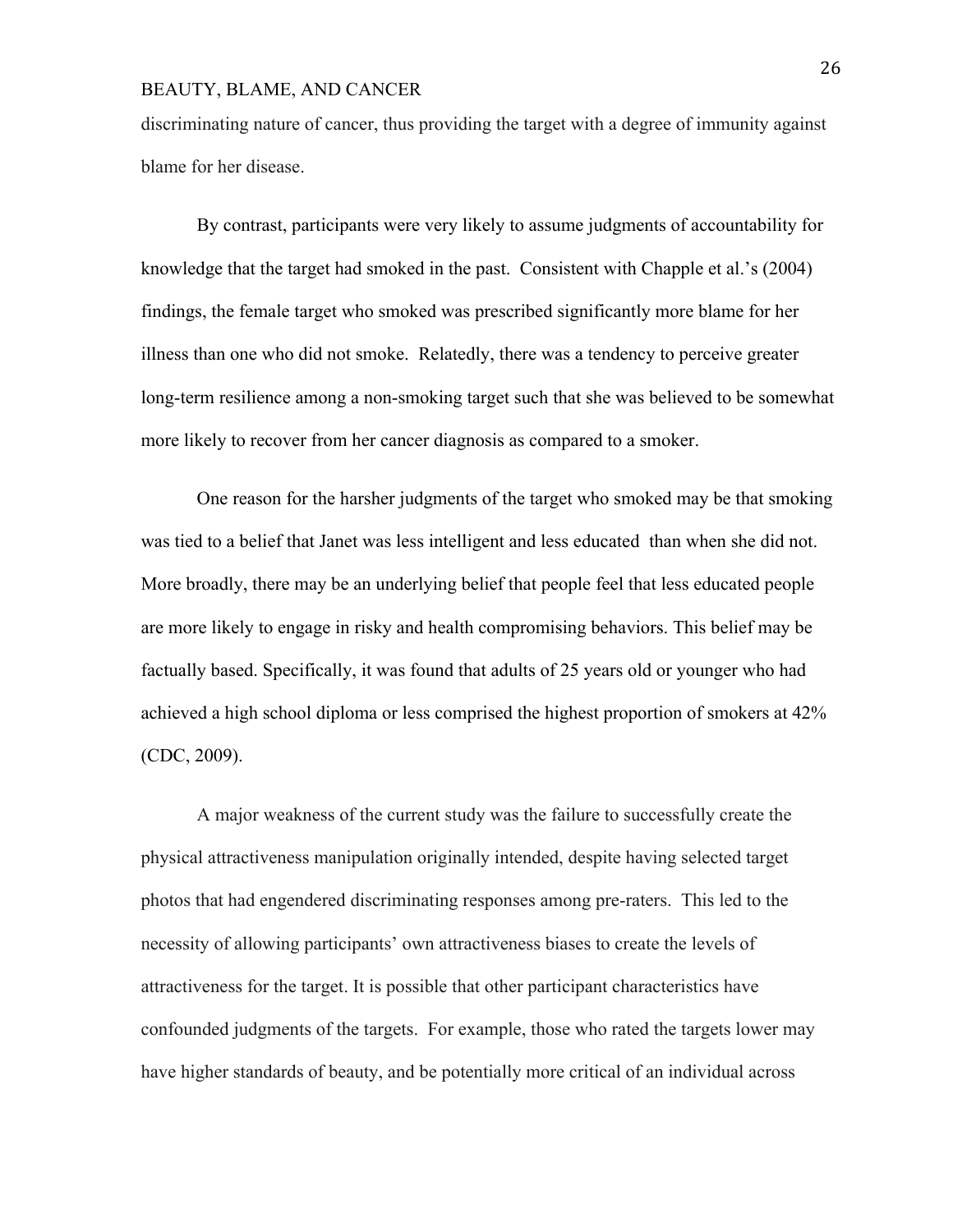many interpersonal judgments than those who are more tolerant and accepting of others. It is possible that this affected illness ratings as well. Nevertheless, one subject characteristic that was eliminated as a potential confounding variable was belief in a just world. Across the dichotomized physical attractiveness variable, those who rated the targets higher on attractiveness were not more likely to endorse belief in a just world relative to those who rated her as less attractive.

In retrospect, the manipulation failure may have occurred for a few reasons. First, I noticed upon inspection of the raw data that many participants completed the survey in less than 5 minutes, when the survey was intended to take 15-30 minutes. This may suggest that many participants did not invest the attention necessary to provide accurate responses.

Second, smoking may have had a significant influence on participants' ratings of attractiveness. Physical attractiveness was assessed after the participants read the vignette and some may have felt that regardless of physical characteristics, the target's smoking made them unattractive. Polivy, Hackett, and Bycio (1979) found that when rating physical attractiveness, smokers preferred other smokers, and non-smokers preferred other nonsmokers. However, photos of smokers were rated as less attractive overall.

Third, both pictures were of women in headscarves, with no hair showing in the picture. The intent was to show a photo of a woman who likely had cancer, without the explicit cue of depicting baldness. However, it is still likely that the scarf prompted participants to think about baldness. A woman's beauty is often associated with the appearance of her hair. In a survey of 130 men and 112 women, it was found that hair color and length played a significant role in the overall ratings of attractiveness of a target woman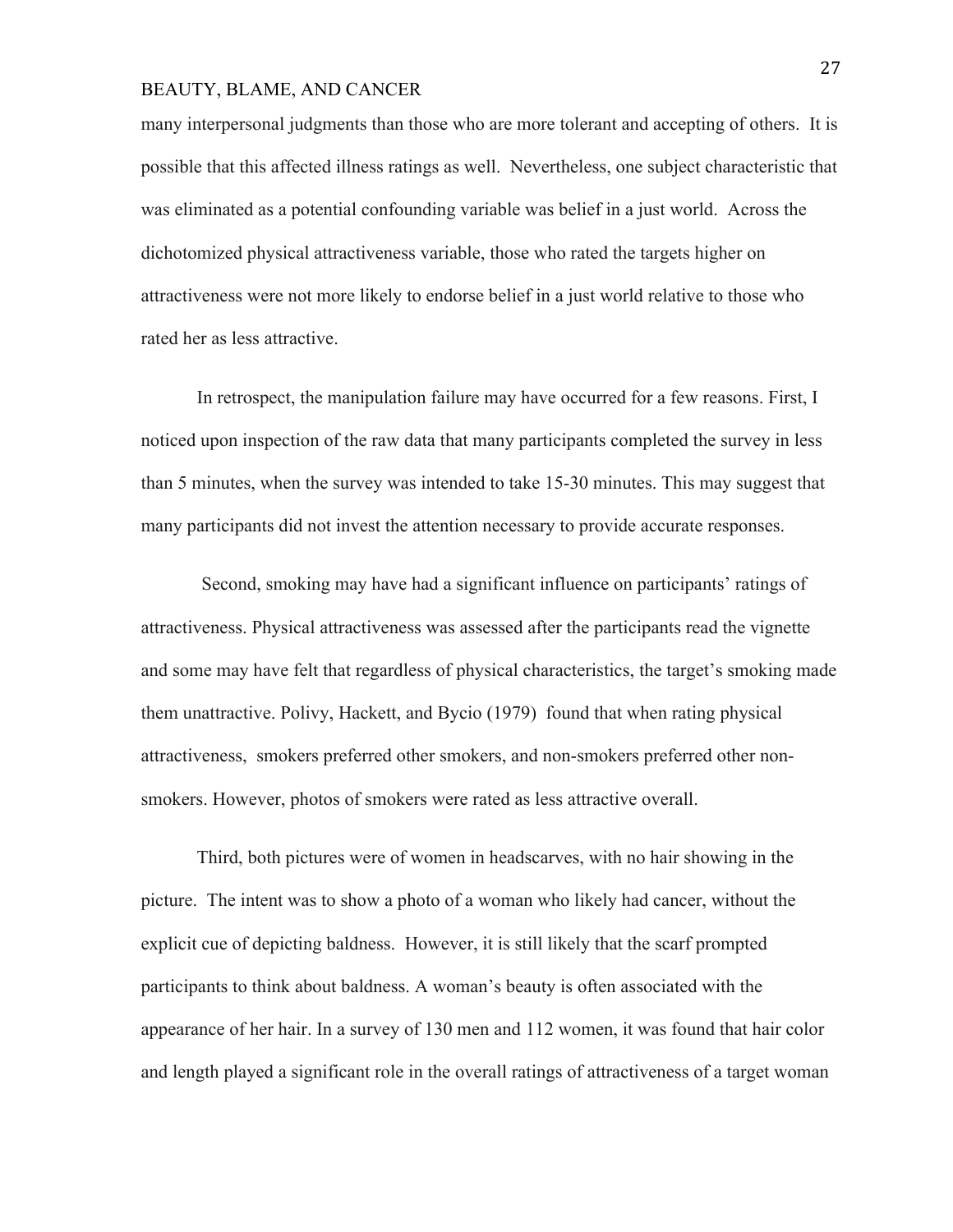(Swami, Furnham, & Joshi, 2008). Van der Donk et al. (1994) asserted that 88% women with alopecia in their sample suffered negative social fallout regarding judgments of others, with 57% of women feeling they were seen as less attractive by peers.

Finally, the physical attractiveness assessment item was given at the end of the survey to avoid participants recognizing they were being placed into target attractiveness conditions. It is possible that because they only saw a picture of the target at the very beginning of the survey they may not have remembered aspects of her appearance accurately. Allowing the participants to back-track in the survey may have alleviated this is.

Future research should consider more carefully how cues regarding attractiveness can be successfully represented in research about cancer stigma. People may feel uncomfortable rating the attractiveness of a person who has been diagnosed with cancer. Thus, more sensitive questioning may be warranted to reduce problems with social desirability. It may also be helpful to assess the reasons for supporting victim-blaming based on risk-factors associated with illness. Similarly, comparisons across illnesses may help to establish whether certain behaviors, like smoking, are prioritized as having a greater impact on health than others (e.g., a high fat diet).

This research offers a hopeful perspective on society. A large body of research has shown an unwarranted bias in favor of the physically attractive that gives them an unfair advantage over their less attractive counterparts. This study suggests that these physical attractiveness stereotypes have not infiltrated the medical realm to the same degree they have other areas of life. Thus, people who are less physically attractive may not be blamed more for having a deadly disease. In the future, research may be done to further support these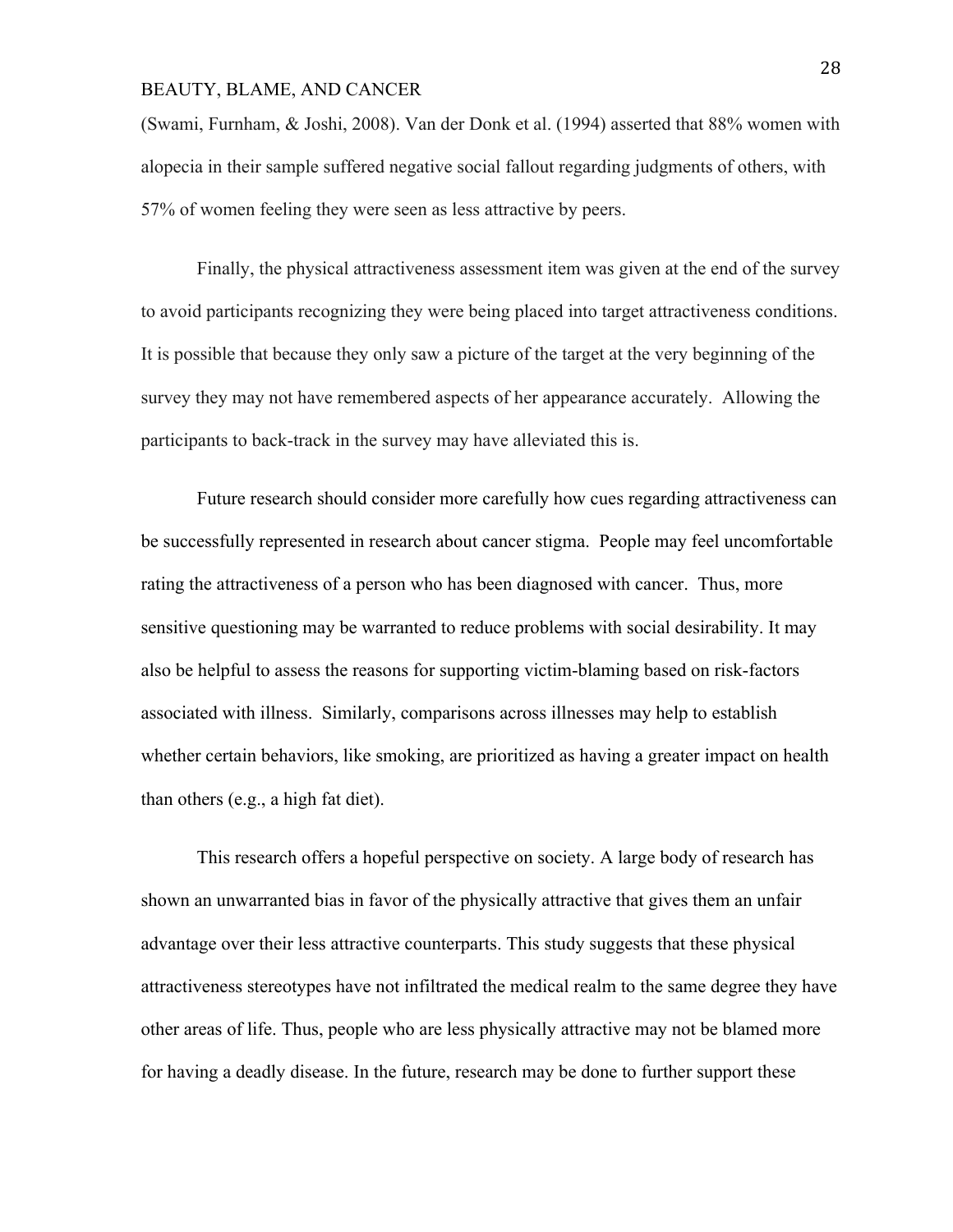findings or to illuminate bias that exists in other areas of medicine. Furthermore, the findings that suggest blame is assigned more harshly to those who smoke, may act as a deterrent to this at-risk behavior in the future. Ultimately, if this influences people to quit smoking or avoid it all together, public health has the potential to be markedly improved. However, this is not to advocate for smokers who are diagnosed with cancer to be afforded less empathy and care by medical professionals. In the end, this research is a step in the right direction toward understanding how not just stigma, but bias as well works and will potentially allow medical professionals to be more aware of this when treating patients.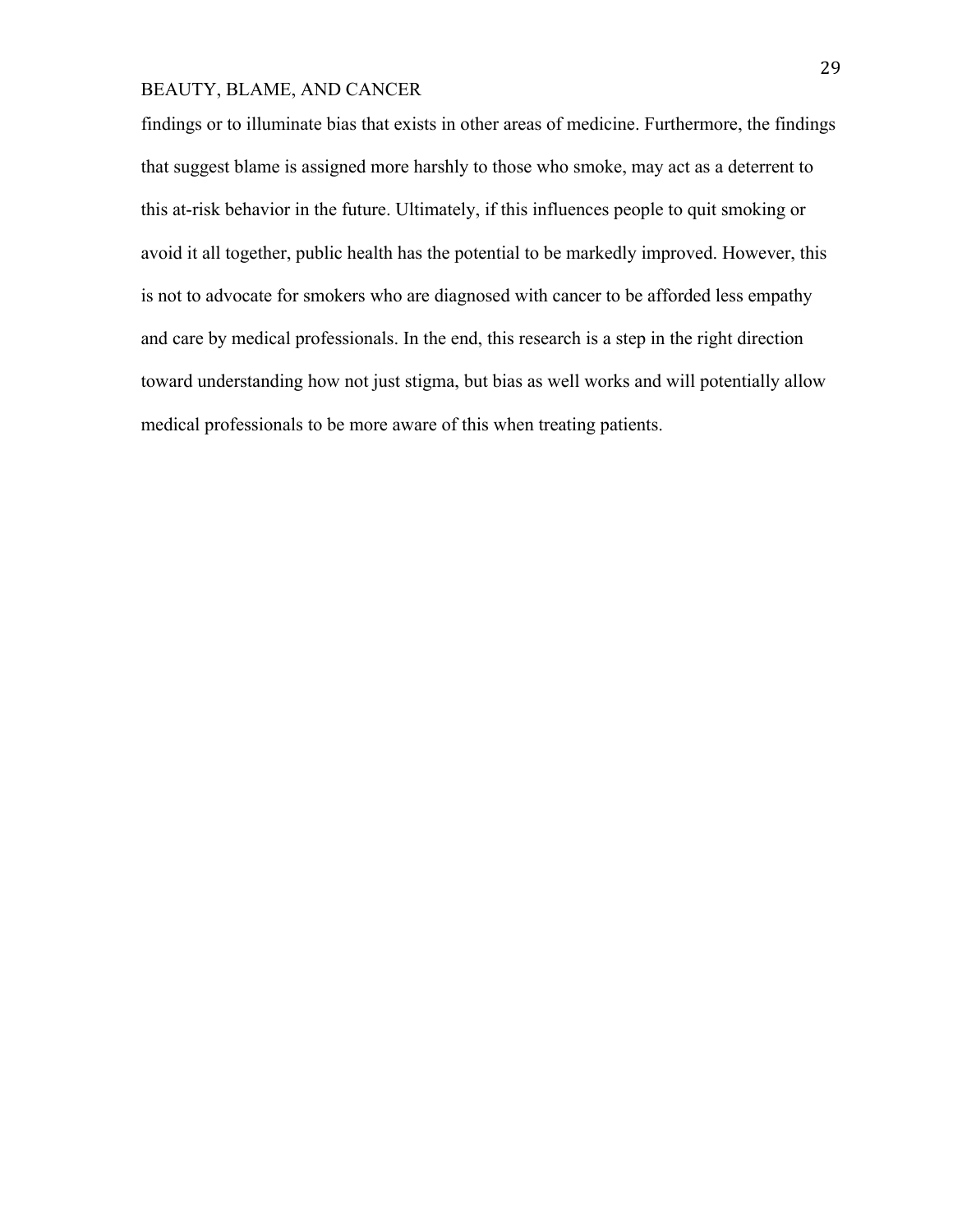#### References

- Adams, G. R., Hicken, M., & Salehi, M. (1988). Socialization of the physical attractiveness stereotype: Parental expectations and verbal behaviors. *International Journal of Psychology*, *23*(1-6), 137-149.
- Alexander, C. S., & Becker, H. J. (1978). The use of vignettes in survey research. *Public Opinion Quarterly*, *42*(1), 93-104.
- Alicke, M. D., & Zell, E. (2009). Social attractiveness and blame. *Journal of Applied Social Psychology*, *39*(9), 2089-2105.
- Anderson, V. N. (1992). For whom is this world just?: Sexual orientation and AIDS. *Journal of Applied Social Psychology*, *22*(3), 248-259.
- Butts Stahly, G. (1989). Psychosocial aspects of the stigma of cancer: An overview. *Journal of Psychosocial Oncology*, *6*(3-4), 3-27.
- Callan, M. J., Powell, N. G., & Ellard, J. H. (2007). The consequences of victim physical attractiveness on reactions to injustice: The role of observers' belief in a just world. *Social Justice Research*, *20*(4), 433-456.
- Cash, T. F., & Janda, L. H. (1984). The eye of the beholder. *Psychology Today*, *18*(12), 46- 52.
- Centers for Disease Control and Prevention (CDC. (2009). Cigarette smoking among adults and trends in smoking cessation-United States, 2008. *MMWR. Morbidity and Mortality Weekly Report*, *58*(44), 1227.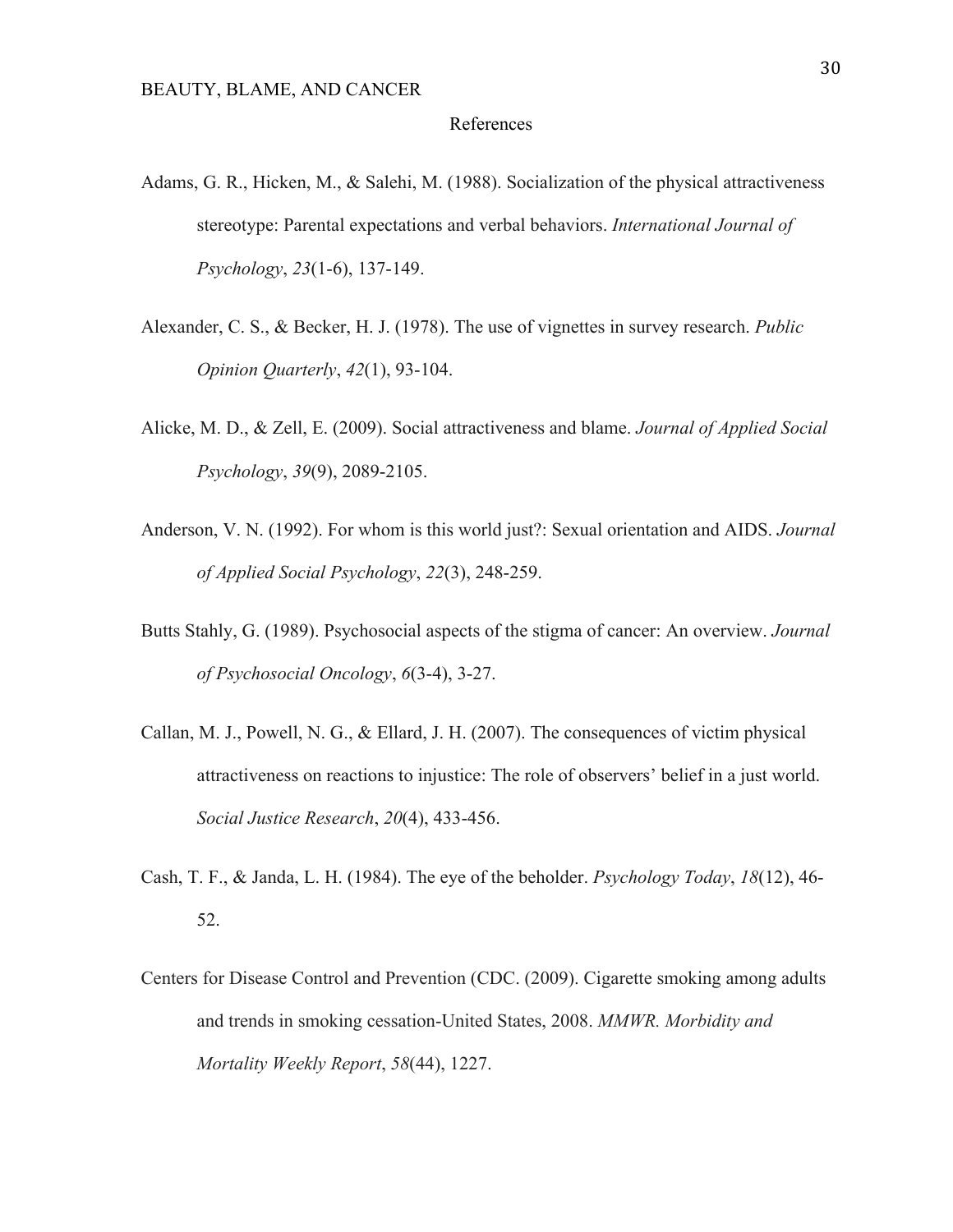- Chapple, A., Ziebland, S., & McPherson, A. (2004). Stigma, shame, and blame experienced by patients with lung cancer: qualitative study. *BMJ*, *328*(7454), 1470.
- Clifford, M. M., & Walster, E. (1973). The effect of physical attractiveness on teacher expectations. *Sociology of Education*, 248-258.
- Crawford, R. (1977). You are dangerous to your health: the ideology and politics of victim blaming. *International Journal of Health Services*, *7*(4), 663-680.
- Croley, J. A., Reese, V., & Wagner, R. F. (2017). Dermatologic Features of Classic Movie Villains: The Face of Evil. *JAMA Dermatology*.
- Dalbert, C., Montada, L. & Schmitt, M. (1987). Glaube an eine gerechte Welt als Motiv: Validierungskorrelate zweier Skalen (Belief in a just world as motive: Validity correlates of two scales). Psychologische Beiträge, 29, 596-615.
- Deitz, S. R., Blackwell, K. T., Daley, P. C., & Bentley, B. J. (1982). Measurement of empathy toward rape victims and rapists. *Journal of Personality and Social Psychology*, *43*(2), 372.
- Dion, K., Berscheid, E., & Walster, E. (1972). What is beautiful is good. *Journal of Personality and Social Psychology*, *24*(3), 285.
- Dion, K. K. (1981). Physical attractiveness, sex roles and heterosexual attraction. *The Bases of Human Sexual Attraction*, 3-22.
- Dion, K. L., & Dion, K. K. (1987). Belief in a just world and physical attractiveness stereotyping. *Journal of Personality and Social Psychology*, *52*(4), 775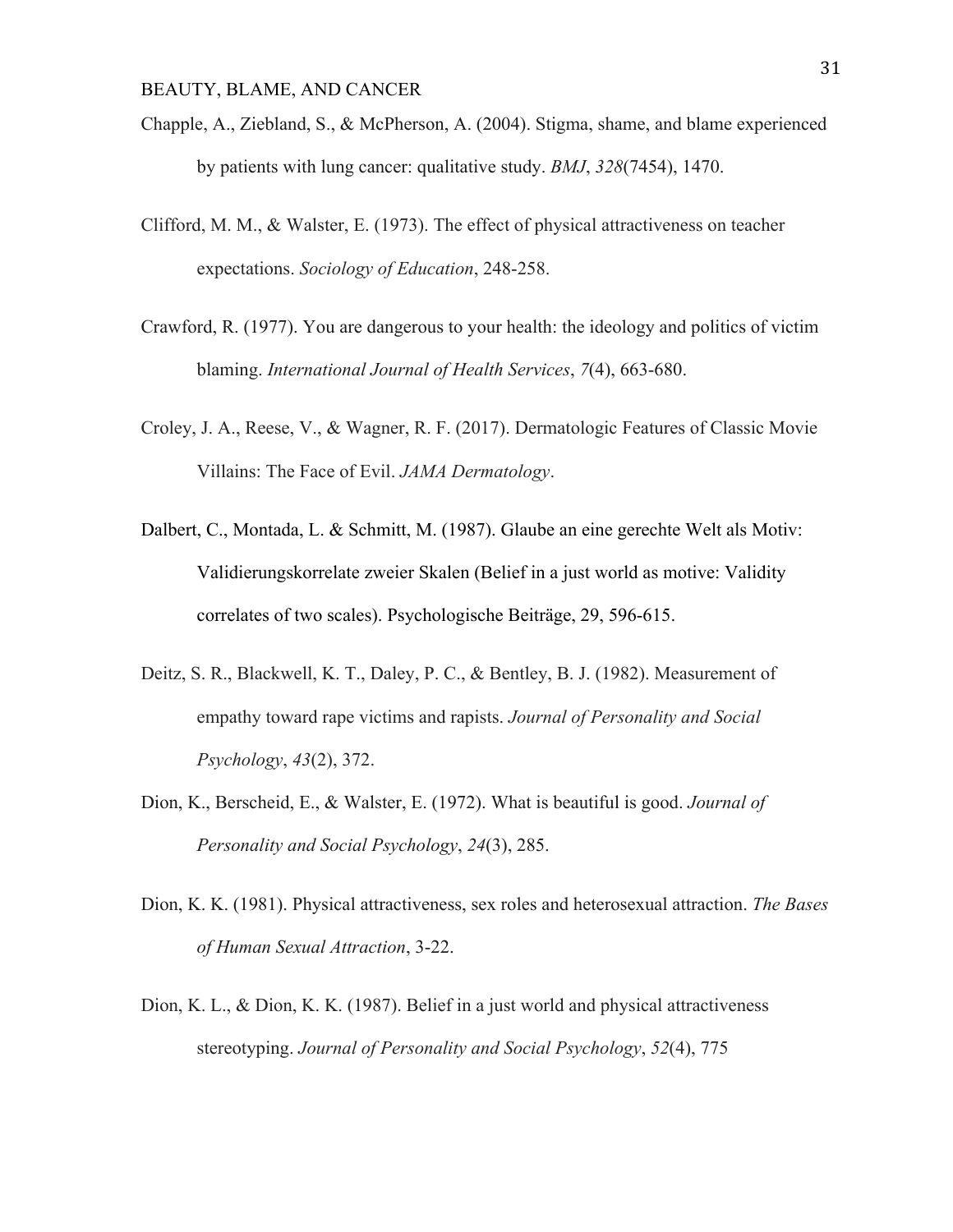- Eagly, A. H., Ashmore, R. D., Makhijani, M. G., & Longo, L. C. (1991). What is beautiful is good, but…: A meta-analytic review of research on the physical attractiveness stereotype. *Psychological Bulletin*, *110*(1), 109.
- Garstkiewicz, C. (2014). The Effects of Physical Attractiveness on Perceptions of Mental Illness. *2014 NCUR*.
- Griffin, A. M., & Langlois, J. H. (2006). Stereotype directionality and attractiveness stereotyping: Is beauty good or is ugly bad?. *Social Cognition*, *24*(2), 187-206.
- Hadjistavropoulos, H. D., Ross, M. A., & Von Baeyer, C. L. (1990). Are physicians' ratings of pain affected by patients' physical attractiveness?. *Social Science & Medicine*, *31*(1), 69-72.
- Harman, G. (1999, January). Moral philosophy meets social psychology: Virtue ethics and the fundamental attribution error. In *Proceedings of The Aristotelian Society* (pp. 315- 331). Aristotelian Society.
- Jackson, L. A., Hunter, J. E., & Hodge, C. N. (1995). Physical attractiveness and intellectual competence: A meta-analytic review. *Social Psychology Quaterly*, 108-122.
- Jaremka, L. M., Bunyan, D. P., Collins, N. L., & Sherman, D. K. (2011). Reducing defensive distancing: Self-affirmation and risk regulation in response to relationship threats. *Journal of Experimental Social Psychology*, *47*(1), 264-268.
- Judge, T. A., Hurst, C., & Simon, L. S. (2009). Does it pay to be smart, attractive, or confident (or all three)? Relationships among general mental ability, physical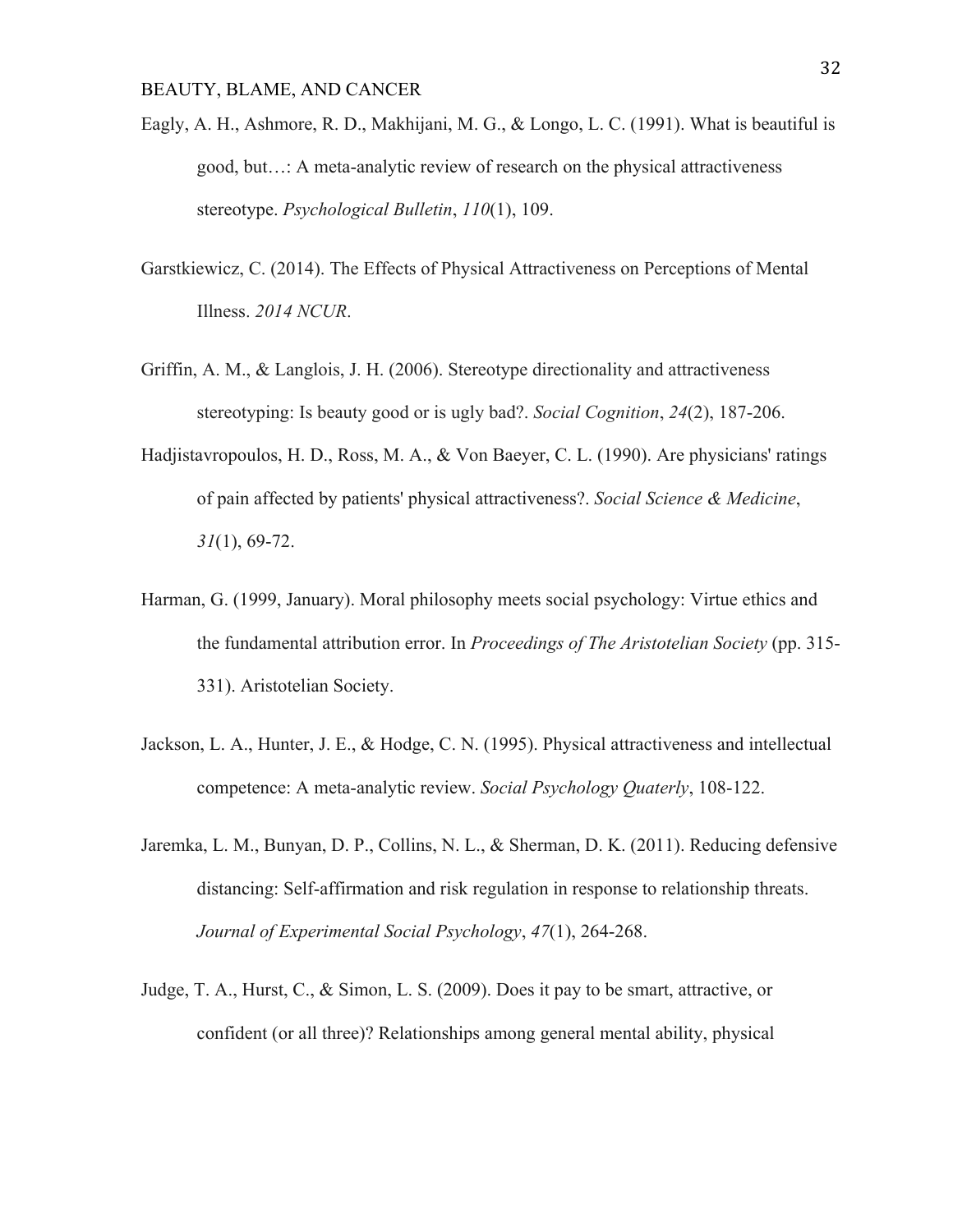attractiveness, core self-evaluations, and income. *Journal of Applied Psychology*, *94*(3), 742.

- Lerner, M. J. (1980). The belief in a just world. In *The Belief in a just World* (pp. 9-30). Springer US.
- Meshot, C. M., & Leitner, L. M. (1993). Adolescent mourning and parental death. *OMEGA-Journal of Death and Dying*, *26*(4), 287-299.
- Nadler, A. (1980). " Good Looks do not Help" Effects of Helper's Physical Attractiveness and Expectations for Future Interaction on Help-Seeking Behavior. *Personality and Social Psychology Bulletin*, *6*(3), 378-383.
- Nisbett, R. E., & Wilson, T. D. (1977). The halo effect: Evidence for unconscious alteration of judgments. *Journal of Personality and Social Psychology*, *35*(4), 250.
- Pansu, P., & Dubois, M. (2002). The effects of face attractiveness on pre-selective recruitment. *Swiss Journal of Psychology/Schweizerische Zeitschrift für Psychologie/Revue Suisse de Psychologie*, *61*(1), 15.
- Patzer, G. L. (2012). *The physical attractiveness phenomena*. Springer Science & Business Media.
- Polivy, J., Hackett, R., & Bycio, P. (1979). The effect of perceived smoking status on attractiveness. *Personality and Social Psychology Bulletin*, *5*(3), 401-404.
- Pollard, P. (1992). Judgements about victims and attackers in depicted rapes: A review. *British Journal of Social Psychology*, *31*(4), 307-326.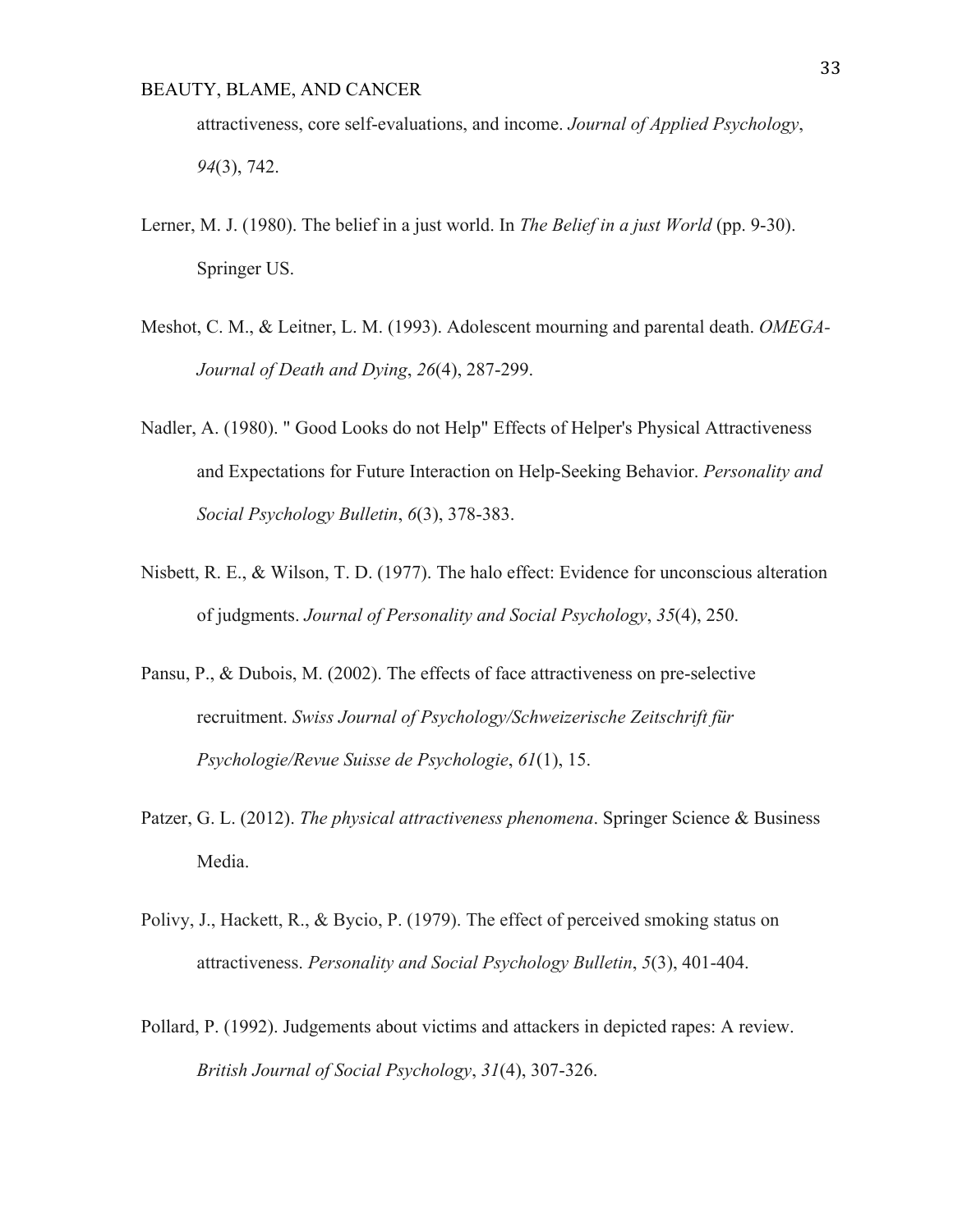- Pyszczynski, T., Greenberg, J., Solomon, S., Cather, C., Gat, I., & Sideris, J. (1995). Defensive distancing from victims of serious illness: The role of delay. *Personality and Social Psychology Bulletin*, *21*(1), 13-20.
- Rich, J. (1975). Effects of children's physical attractiveness on teachers' evaluations. *Journal of Educational Psychology*, *67*(5), 599.
- Richards, H., Reid, M., & Watt, G. (2003) Victim-blaming revisted: a qualitative study of beliefs about illness causation, and responses to chest pain. *Family Practice*, 20(6), 711-716.
- Rooth, D. O. (2009). Obesity, attractiveness, and differential treatment in hiring a field experiment. *Journal of Human Resources*, *44*(3), 710-735.
- Seligman, C., Paschall, N., & Takata, G. (1974). Effects of physical attractiveness on attribution of responsibility. *Canadian Journal of Behavioural Science/Revue canadienne des sciences du comportement*, *6*(3), 290.
- Shaffer, D. R., Crepaz, N., & Sun, C. R. (2000). Physical attractiveness stereotyping in crosscultural perspective similarities and differences between Americans and Taiwanese. *Journal of Cross-Cultural Psychology*, *31*(5), 557-582.
- Ståhl, T., Eek, D., & Kazemi, A. (2010). Rape victim blaming as system justification: The role of gender and activation of complementary stereotypes. *Social Justice Research*, *23*(4), 239-258.
- Stewart, J. E. (1980). Defendant's Attractiveness as a Factor in the Outcome of Criminal Trials: An Observational Study1. *Journal of Applied Social Psychology*, *10*(4), 348- 361.